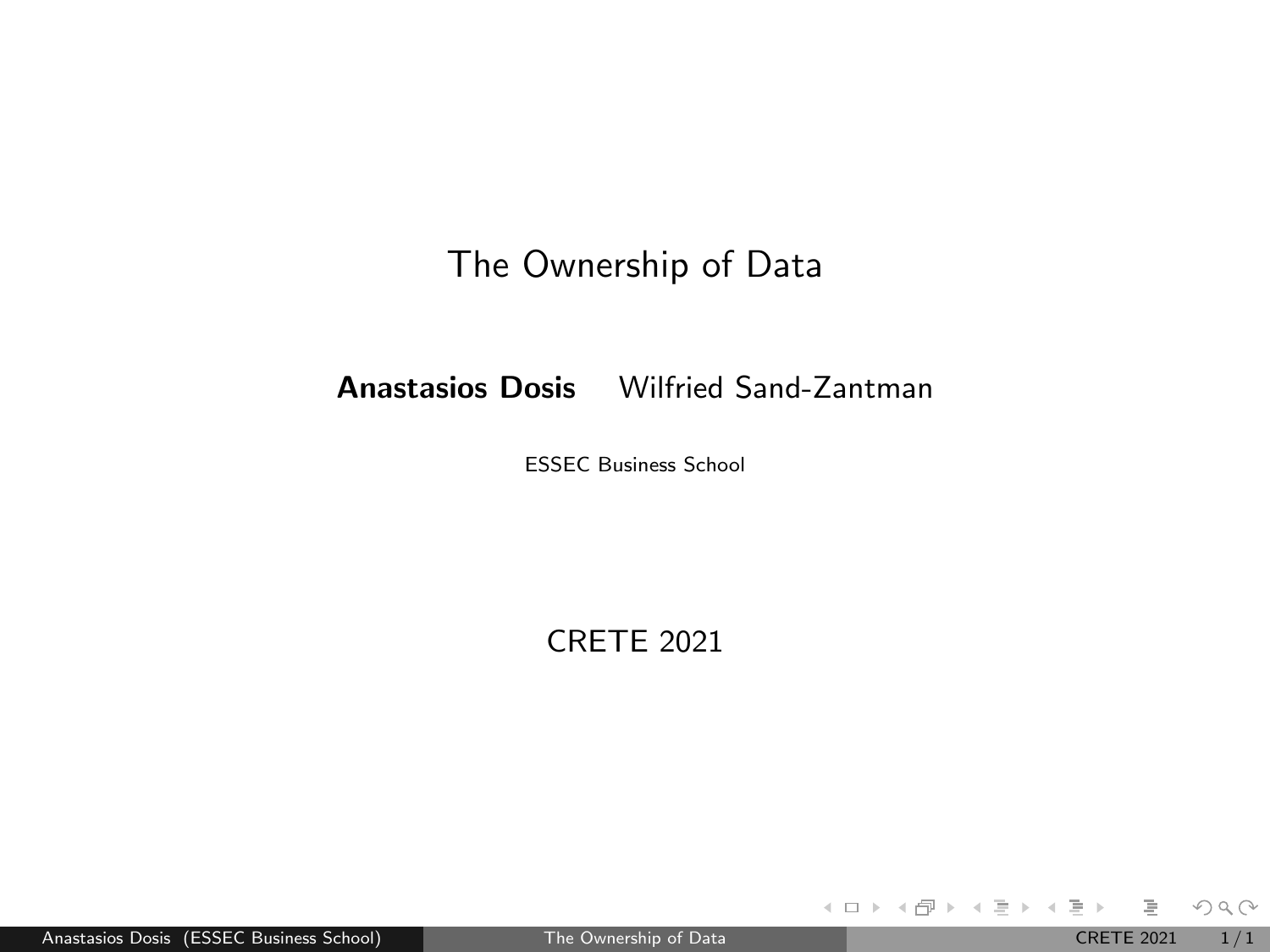## Motivation

### • Advent of internet and digital age

- **•** Companies collect, control and monetise valuable personal data
	- $\blacktriangleright$  Targeted advertising (Facebook, Google, etc.)
	- $\blacktriangleright$  Product improvements
	- $\blacktriangleright$  etc.

#### Privacy concerns:

- $\blacktriangleright$  Privacy intrusion
- $\blacktriangleright$  Price discrimination
- $\blacktriangleright$  etc.

 $OQ$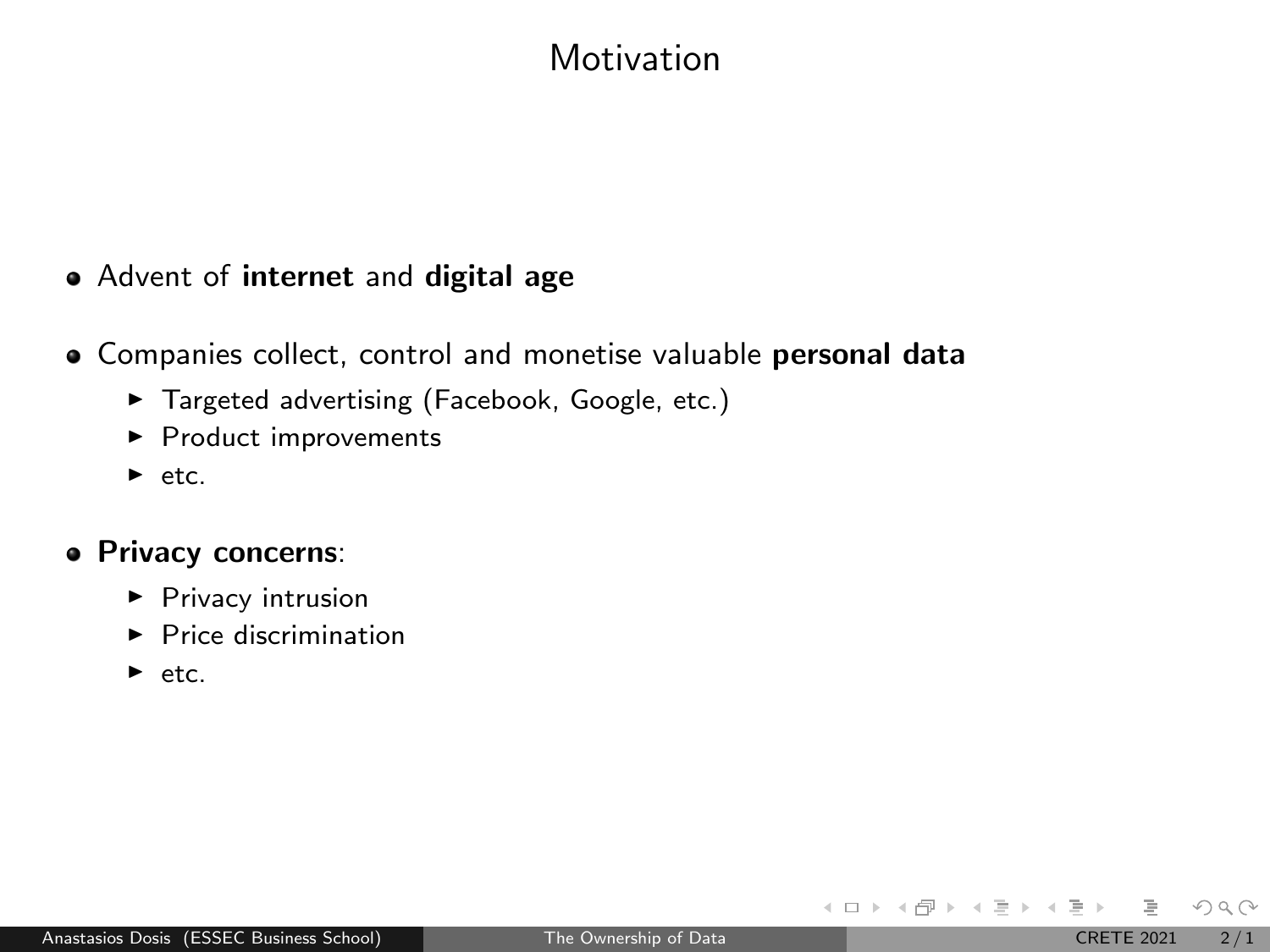## Regulations

### General Data Protection Regulation (GDPR)

- $\blacktriangleright$  right to informed consent
- $\blacktriangleright$  right to be forgotten
- $\blacktriangleright$  right to data portability
- $\blacktriangleright$  etc.

### California Consumer Protection Act (CCPA)

- Many open questions:
	- **4** personal vs. non-personal data?
	- <sup>2</sup> type of consent?
	- <sup>3</sup> lawfulness of data processing?

 $OQ$ 

イロト イ部 トイヨ トイヨト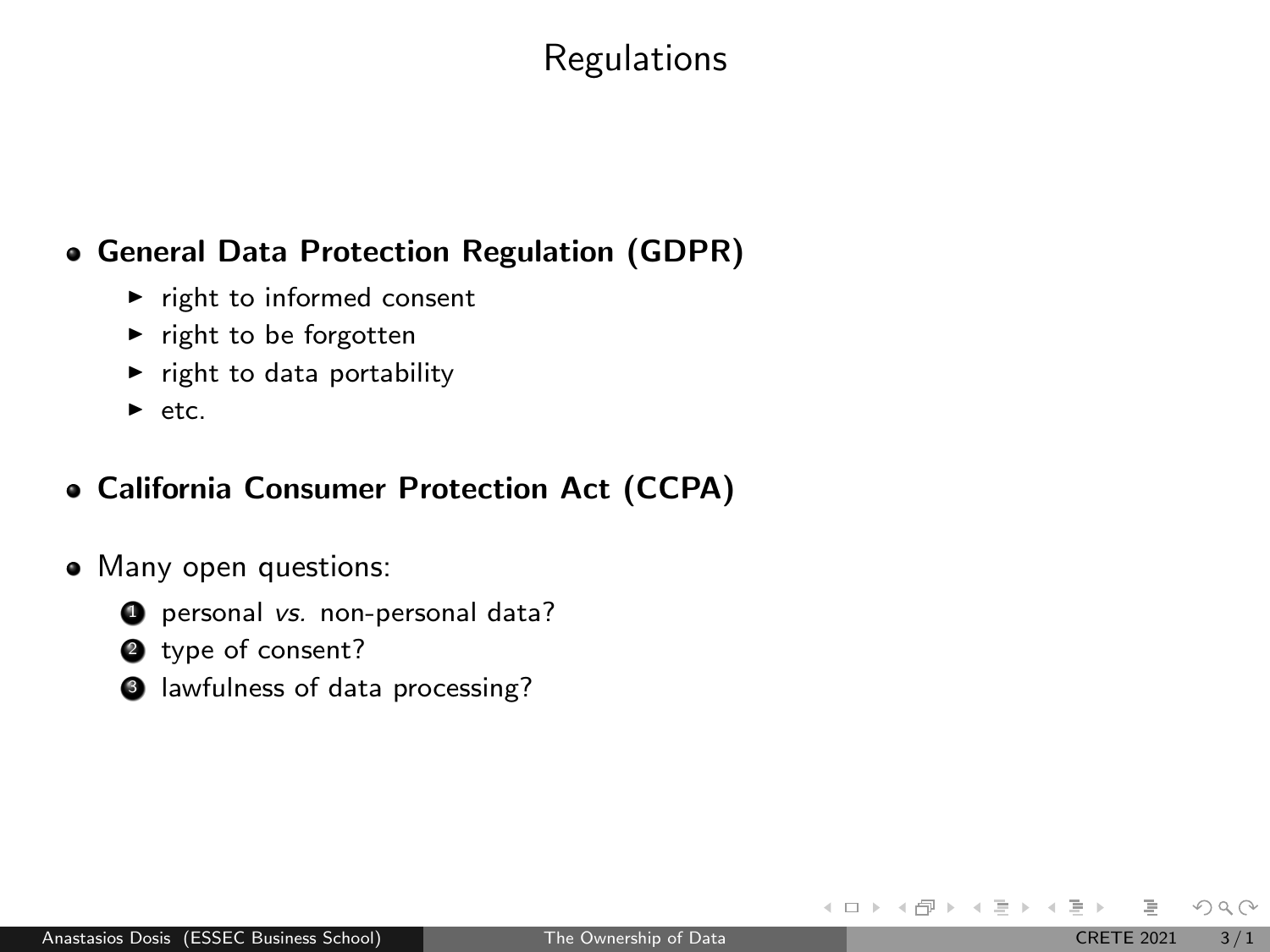## Data Ownership?

#### Current state of the law does not directly address the question of ownership

...We are also united in our belief that consumers should have meaningful rights over their personal information and that companies that access this information should be held consistently accountable under a comprehensive federal consumer data privacy law".

Open letter (Sep 2019) by Bezos (Amazon), Rometty (IBM), Barry (Best Buy), etc.

- Why?
	- $\triangleright$  Regulations limit but do not prevent firms from processing data
	- $\triangleright$  Consumers' limited understanding blurs these limits
	- **F** "Privacy paradox": users' strong privacy concerns are not reflected in online behaviour

 $OQ$ 

 $\left\{ \begin{array}{ccc} 1 & 0 & 0 \\ 0 & 1 & 0 \end{array} \right\}$  ,  $\left\{ \begin{array}{ccc} 0 & 0 & 0 \\ 0 & 0 & 0 \end{array} \right\}$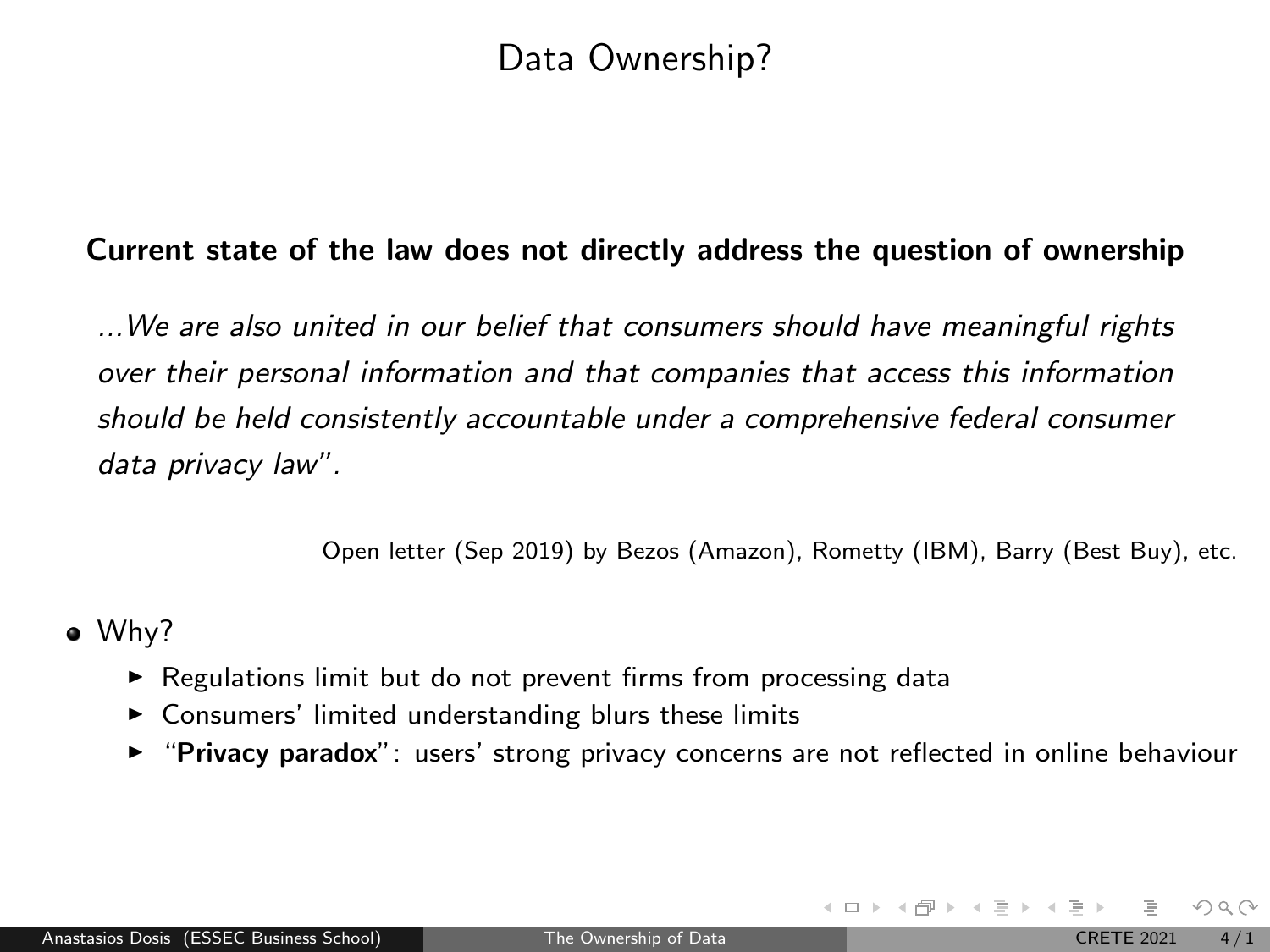Objectives of the Paper

#### Economic analysis of the ownership of data

- Model based on three observations:
	- **4** data is by-product of a primary activity
	- <sup>2</sup> data generates monetary value
	- **3** users (data subjects) suffer privacy cost
- Questions:
	- **4** Should companies control the data generated from interaction with consumers?
	- <sup>2</sup> Would consumers benefit if they owned the data?
	- **3** Is paying for privacy better than giving the data to consumers?

 $OQ$ 

 $4$  ロ }  $4$   $\overline{m}$  }  $4$   $\overline{\Xi}$  }  $4$   $\overline{\Xi}$  }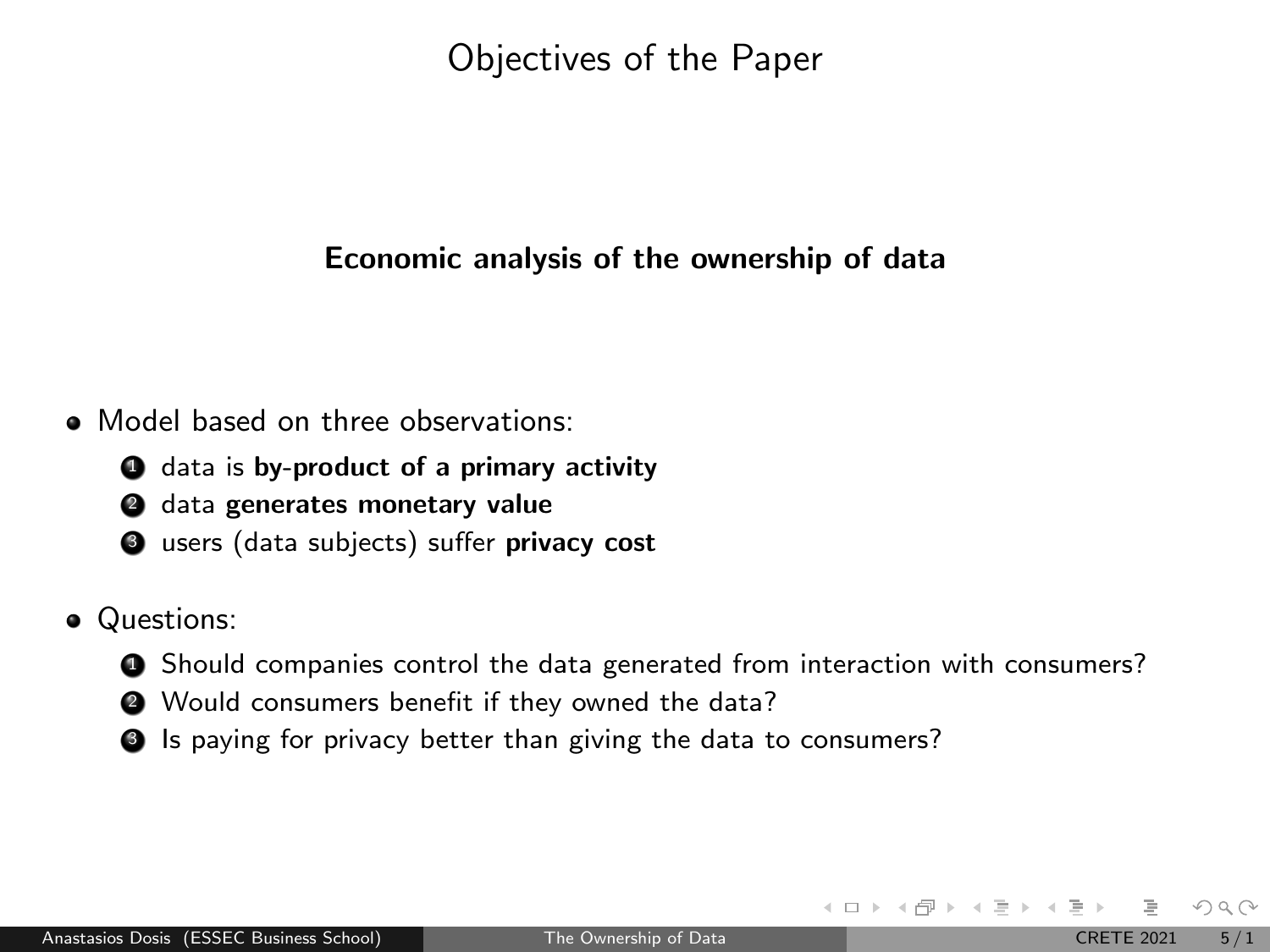## Literature

### **• Property rights:**

- **4 Coase (1960):** property rights solve externalities but their allocation is irrelevant
- **2** Mechanism design: property rights irrelevant under complete contracts (e.g., Dasgupta-Hammond-Maskin, 1979)
- <sup>3</sup> Williamson (1975); Grossman-Hart (1986): property rights and their allocation relevant under incomplete contracts

#### Most closely related:

**4** Jones-Tonetti (2020): non-rivalry aspect of data and gains under consumers' right (growth model)

#### Two-sided markets:

<sup>1</sup> Caillaud-Jullien (2003); Rochet-Tirole (2006); Armstrong (2006)

 $OQ$ 

イロト イ何 トイヨト イヨト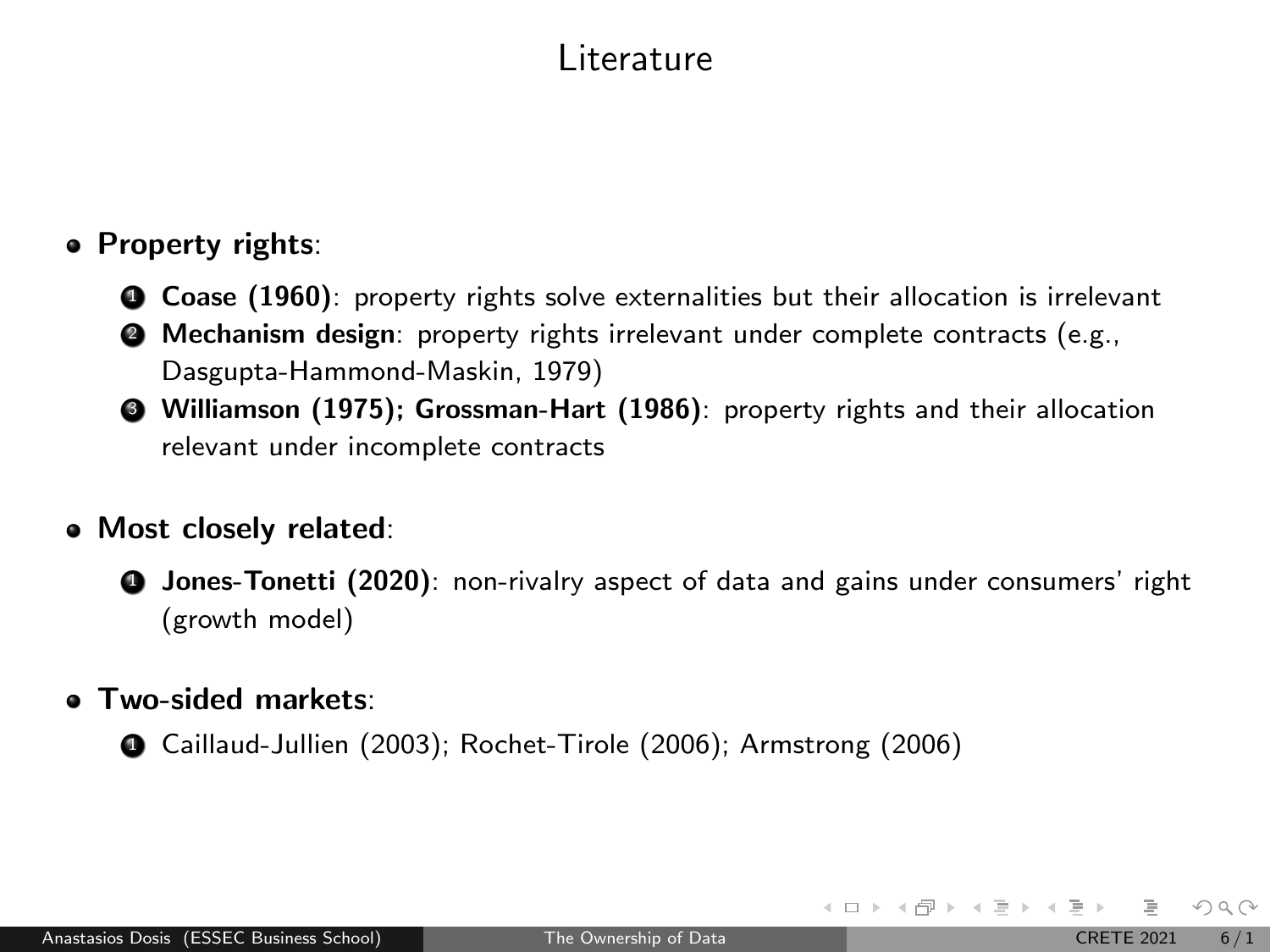# Road Map

 $\bullet$  Model

<sup>2</sup> Optimal mechanism under complete contracts

**3** Incomplete contracts and property rights

#### **4** Extensions

- $\blacktriangleright$  Paying for privacy
- ▶ Consumer's right and sell "all or nothing"

### **6** Conclusions

 $OQ$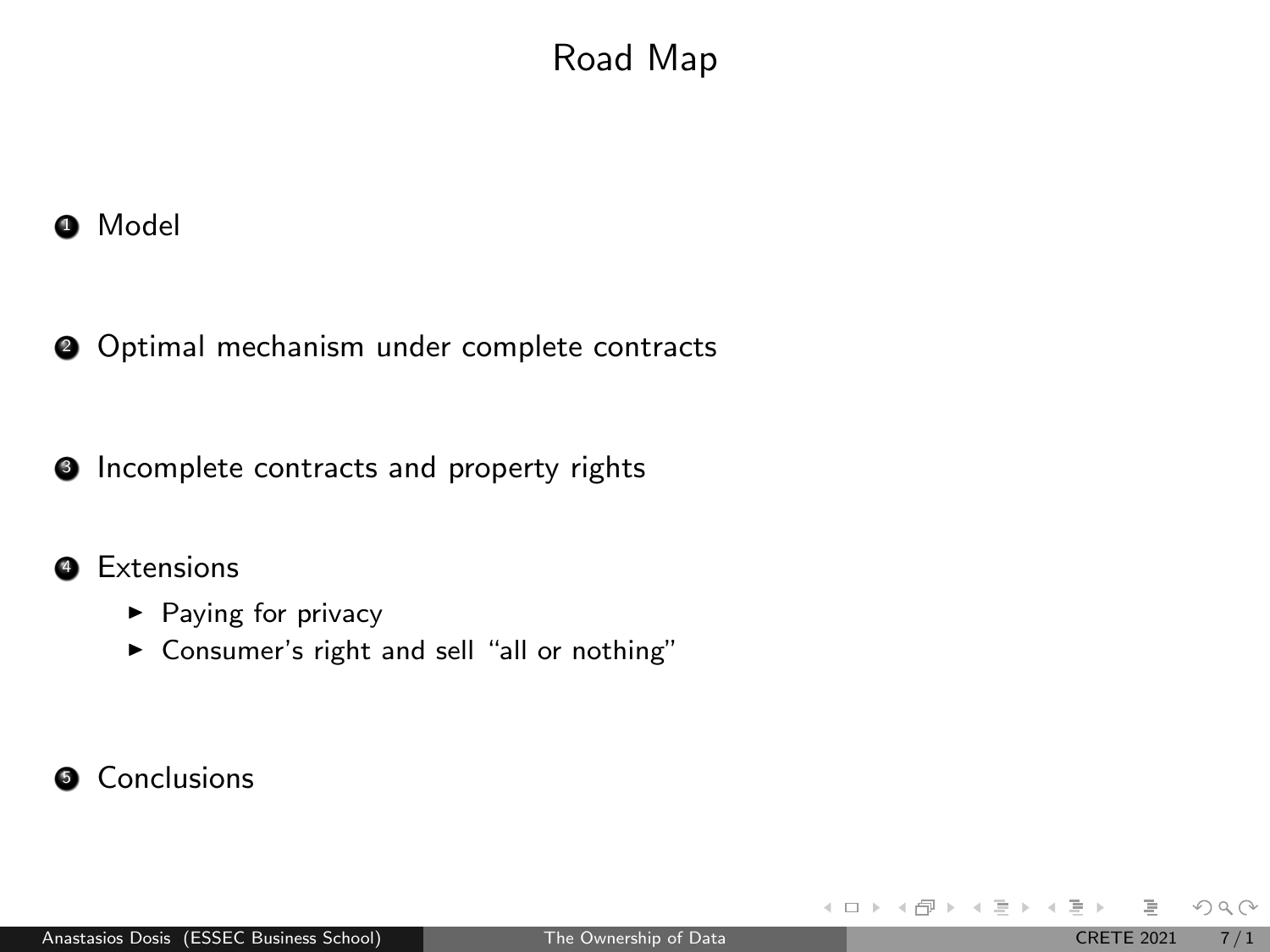## Model

- **Consumers** unif. distr. in [0, 1] (consumer's type  $\theta \in [0, 1]$  private info)
- **Firm** provides a service;  $q$  is usage (i.e., time spent online)
- Consumer's  $\theta$  (gross) utility:  $\theta q q^2/2$

 $2Q$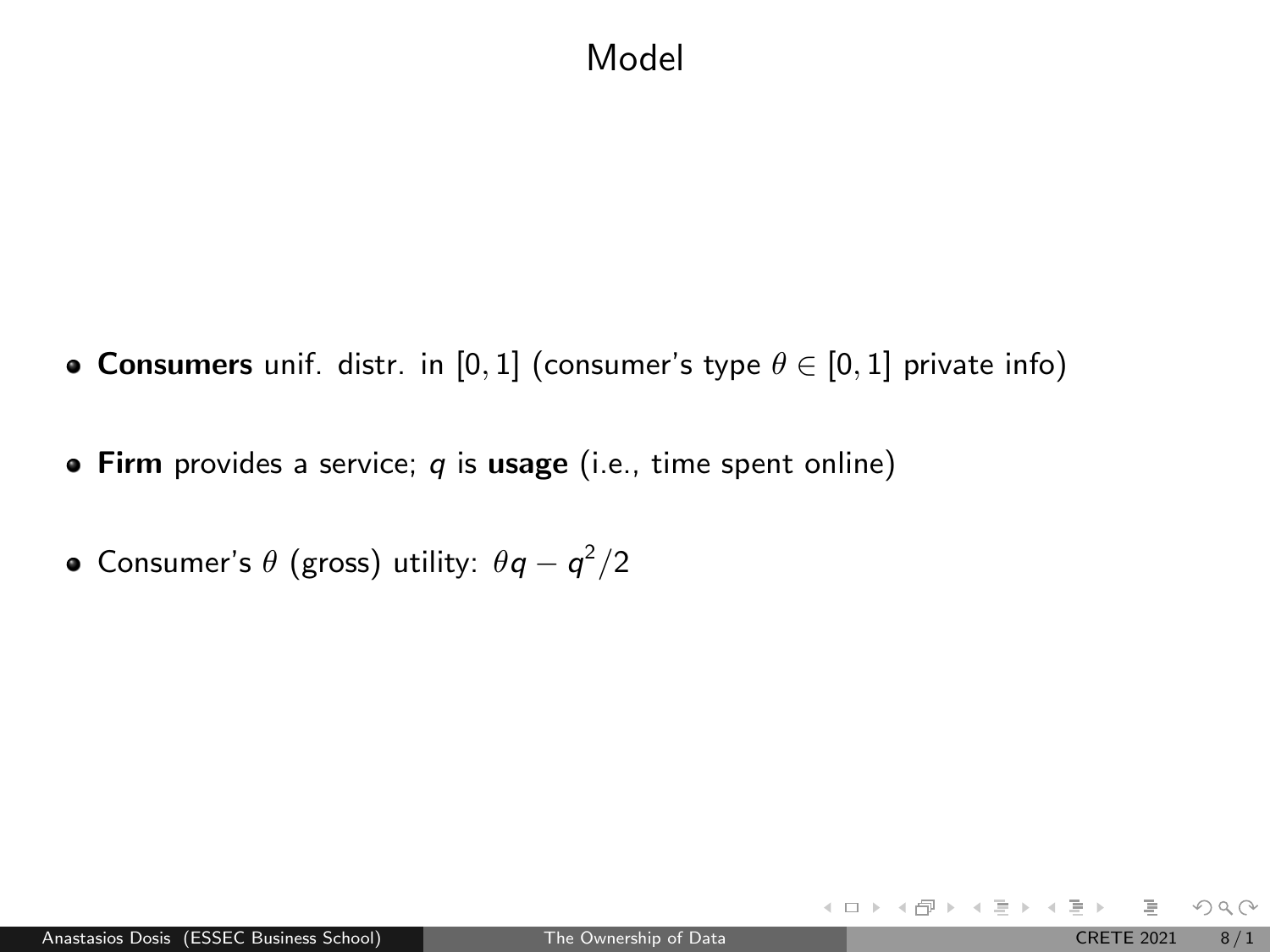### Model

One piece of usage  $\rightarrow$  one piece of info (data)

- Feasibility constraint:  $e < q$
- Privacy cost:  $C(e) = \gamma e^2/2, \ \gamma > 0$
- Data processing and value:

 $\bullet \ \alpha > 0$  per unit (gross) monetary value available at per unit cost k paid by firm  $\bullet$   $\delta \in [0,1]$  share of value available for free (i.e., at zero cost)

- **3** Gross monetary value:  $B_v(\alpha, e)$ , where  $v \in \{\delta, 1\}$  and  $B_1(\alpha, e) = (\alpha k)e$ ,  $B_\delta(\alpha, e) = \delta \alpha e$
- Optimal (net) value of data:

$$
\phi_v(q):=\max_{e\leq q}B_v(\alpha,e)-C(e)
$$

 $OQ$ 

イロト イ部 トイヨ トイヨト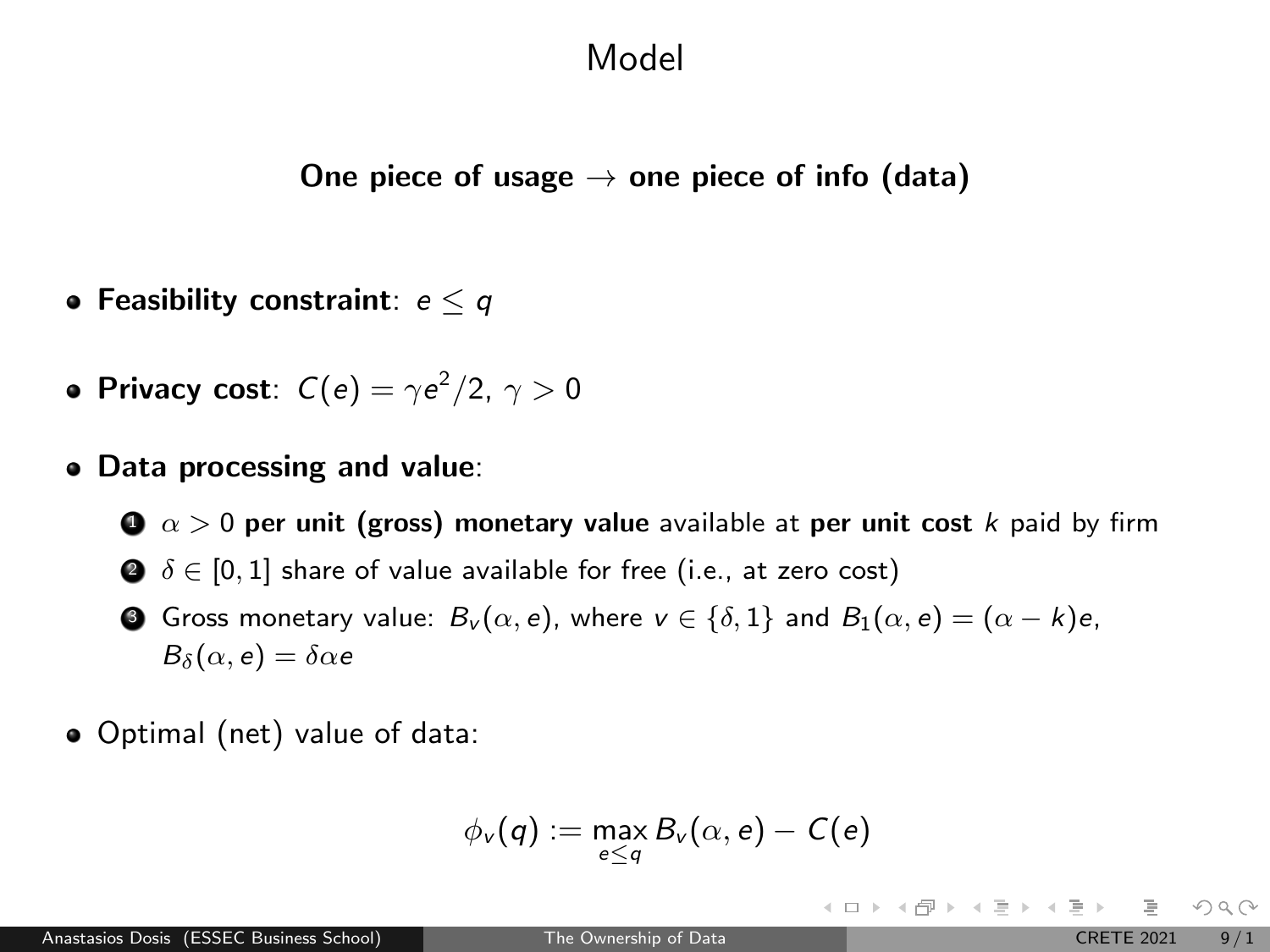Everything Contractible

#### Data extraction and processing contractible

(allocation of property rights irrelevant)

• The firm processes any data iff

$$
\alpha\geq \bar{\alpha}:=\frac{k}{1-\delta}
$$

Direct Revelation Mechanism:

 $(t(\cdot), q(\cdot), e(\cdot))$ 

 $OQ$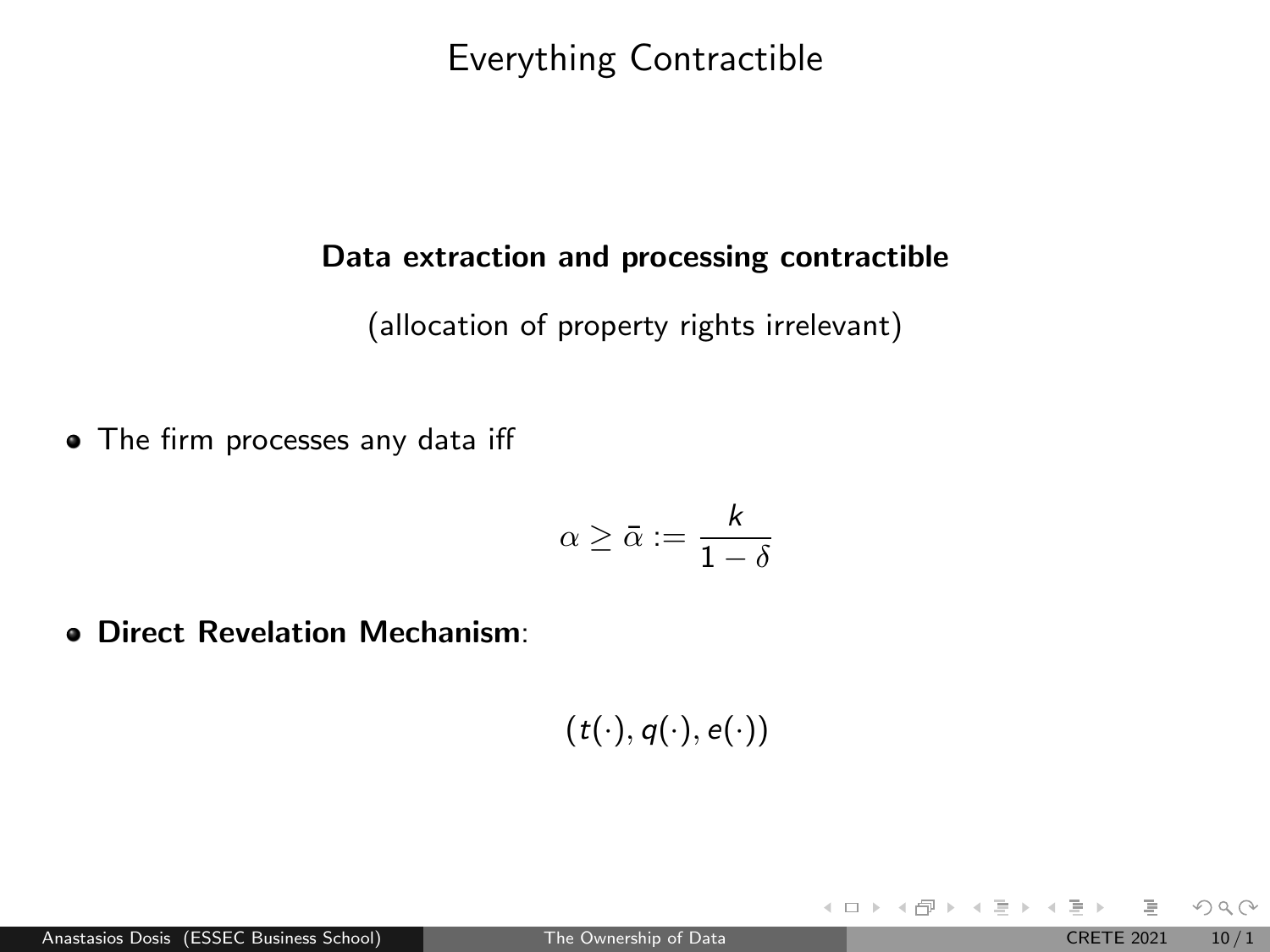## Firm's Problem

$$
\max_{(t(\cdot),q(\cdot),e(\cdot))}\int_0^{\bar\theta}\{t(\theta)+B_\nu(\alpha,e(\theta))\}d\theta
$$

s.t.

 $(t(\cdot), q(\cdot), e(\cdot))$  incentive compatible (IC)  $q(\theta) \geq 0 \,\forall \,\theta$  $0 \leq e(\theta) \leq q(\theta) \ \forall \ \theta$ 

 $OQ$ 

イロト イ部 トイミト イヨト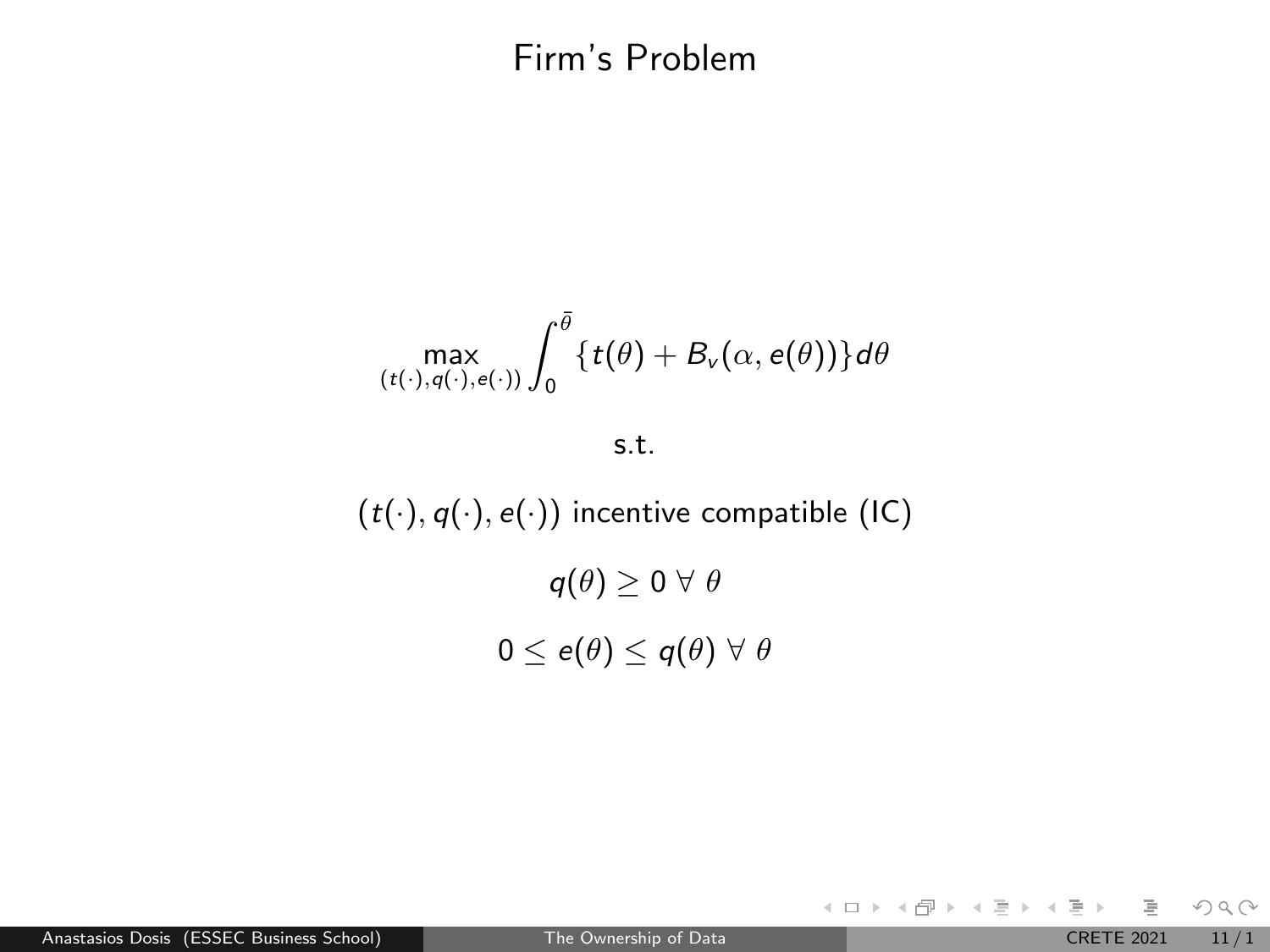## Incentive Compatibility

• Type  $\theta$ 's indirect utility:

<span id="page-11-0"></span>
$$
U(\theta) = \theta q(\theta) - q^2(\theta)/2 - C(e(\theta), \alpha) - t(\theta)
$$
\n(1)

- Mechanism IC only if:
	- $\bigcirc$  q(·) non-decreasing  $\dot{U}(\theta) = q(\theta)$
- Information rent:

<span id="page-11-1"></span>
$$
U(\theta) = U(0) + \int_0^{\theta} q(\tau) d\tau
$$
 (2)

イロト イ部 トイモト イモト

• Transfer by combining  $(??)$  $(??)$  $(??)$  and  $(??)$ :

$$
t(\theta) = \theta q(\theta) - q^2(\theta)/2 - C(e(\theta), \alpha) - \int_0^{\theta} q(\tau) d\tau
$$

 $OQ$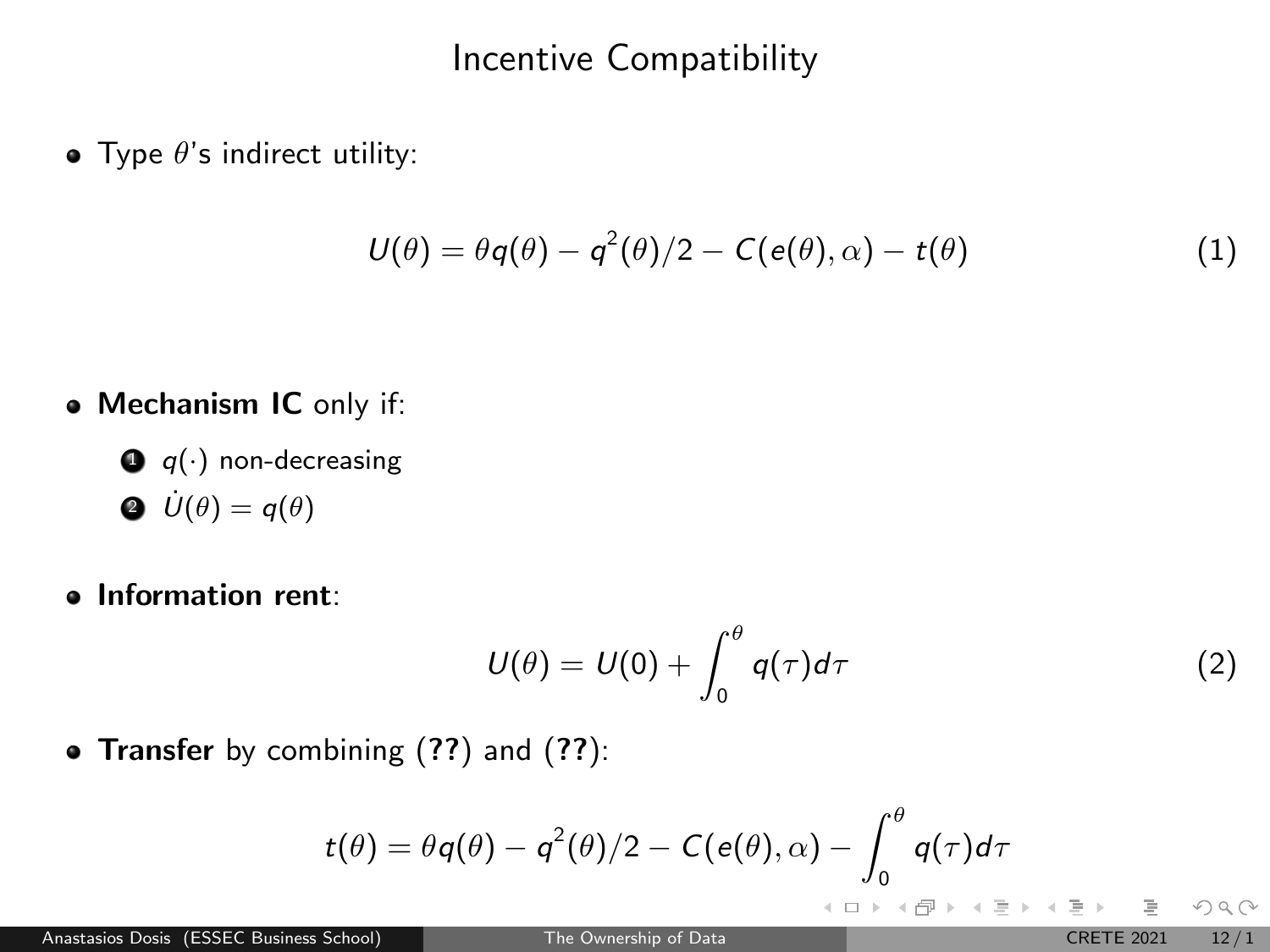### Transformed Firm's Problem

$$
\max_{q(\cdot)} \int_0^{\bar{\theta}} \left\{ \theta q(\theta) - q^2(\theta)/2 + \phi_{\nu}(q(\theta)) - \underbrace{\int_0^{\theta} q(\tau) d\tau}_{\text{information rent}} \right\} d\theta
$$

s.t.

 $q(\cdot)$  non-decreasing

 $q(\theta) \geq 0 \,\forall \,\theta$ 

Anastasios Dosis (ESSEC Business School) [The Ownership of Data](#page-0-0) CRETE 2021 13/1

 $OQ$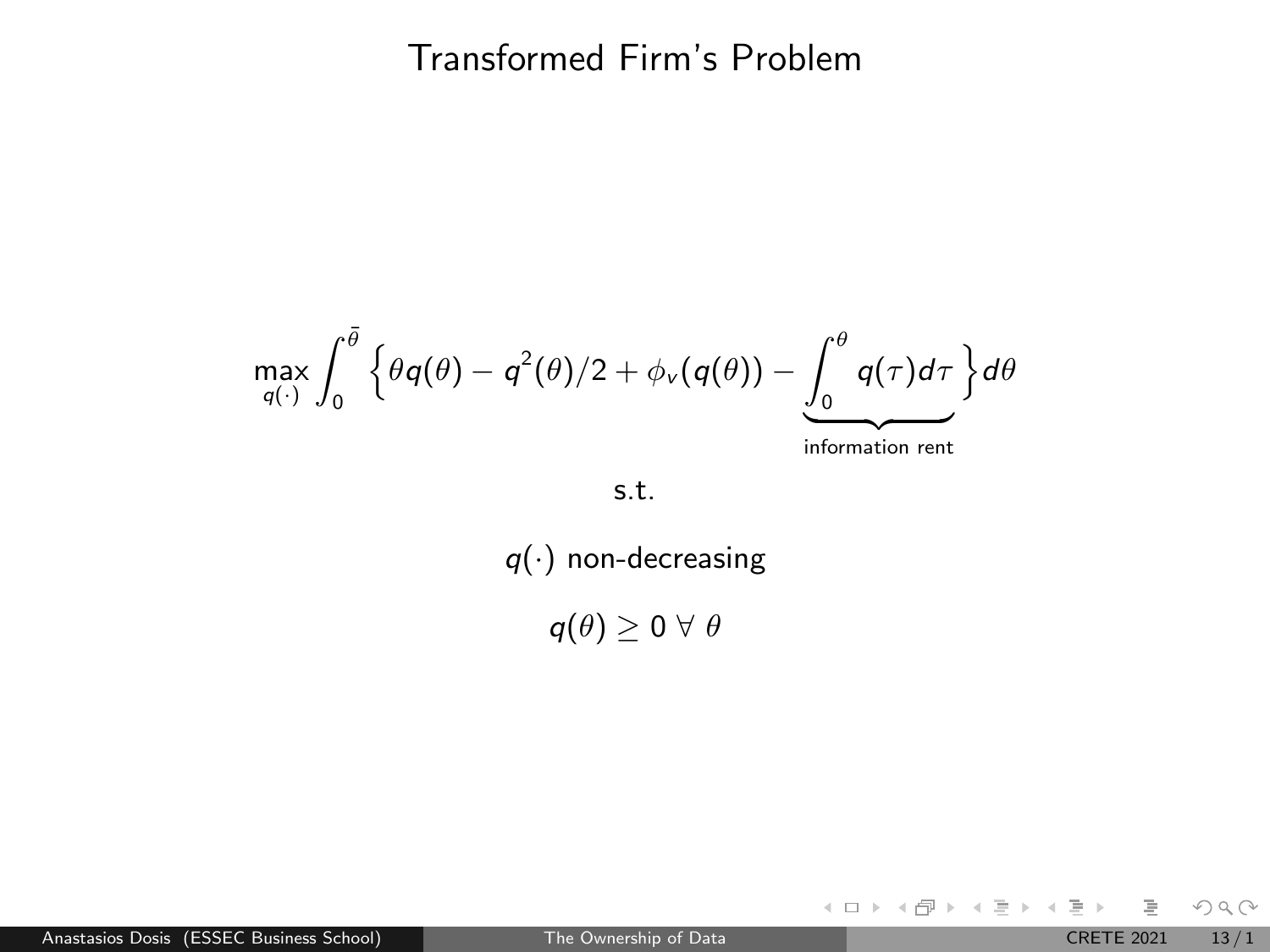Optimal Mechanism ( $\alpha \geq \bar{\alpha}$ )

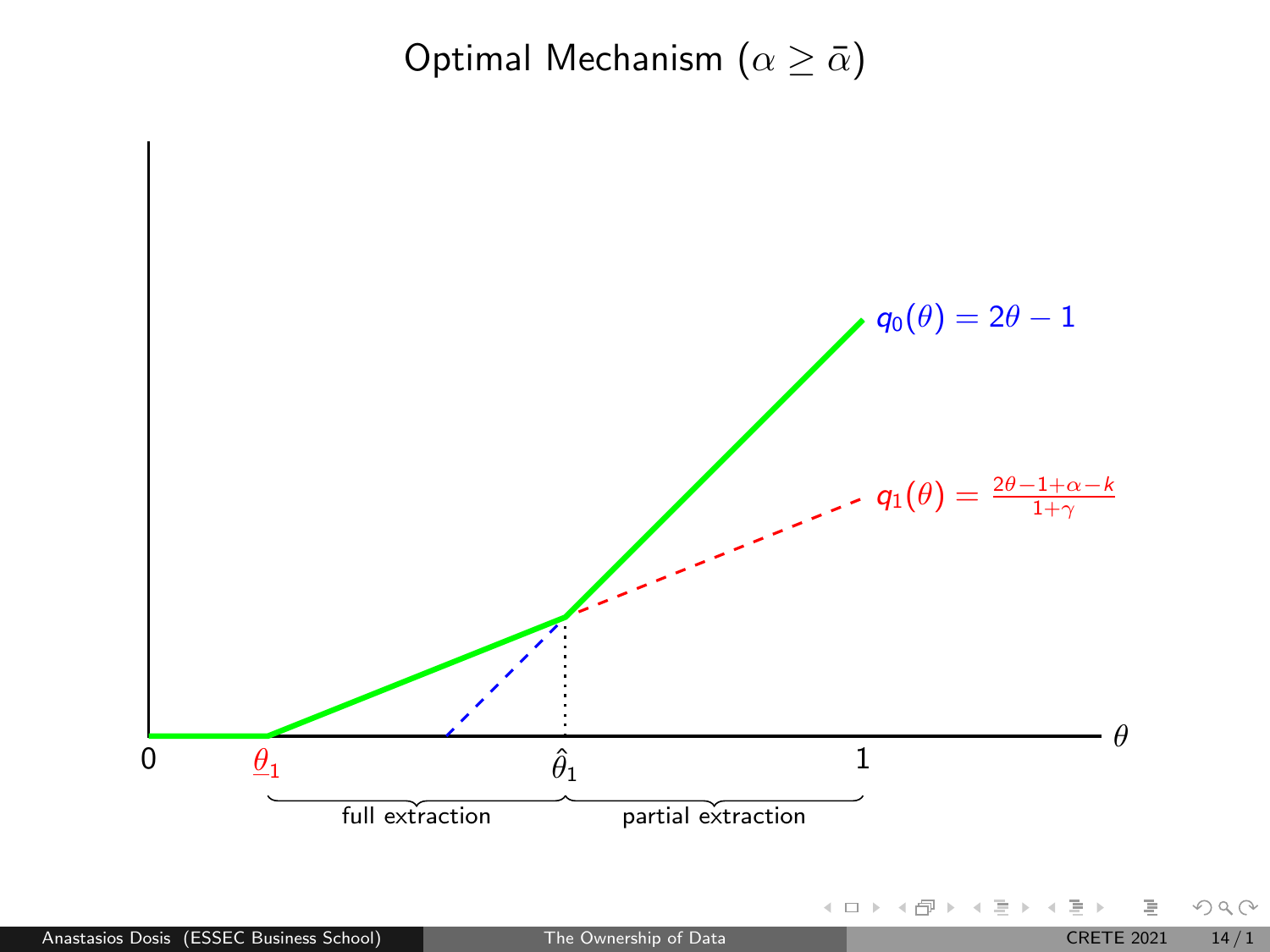Optimal Mechanism  $(\alpha < \bar{\alpha})$ 

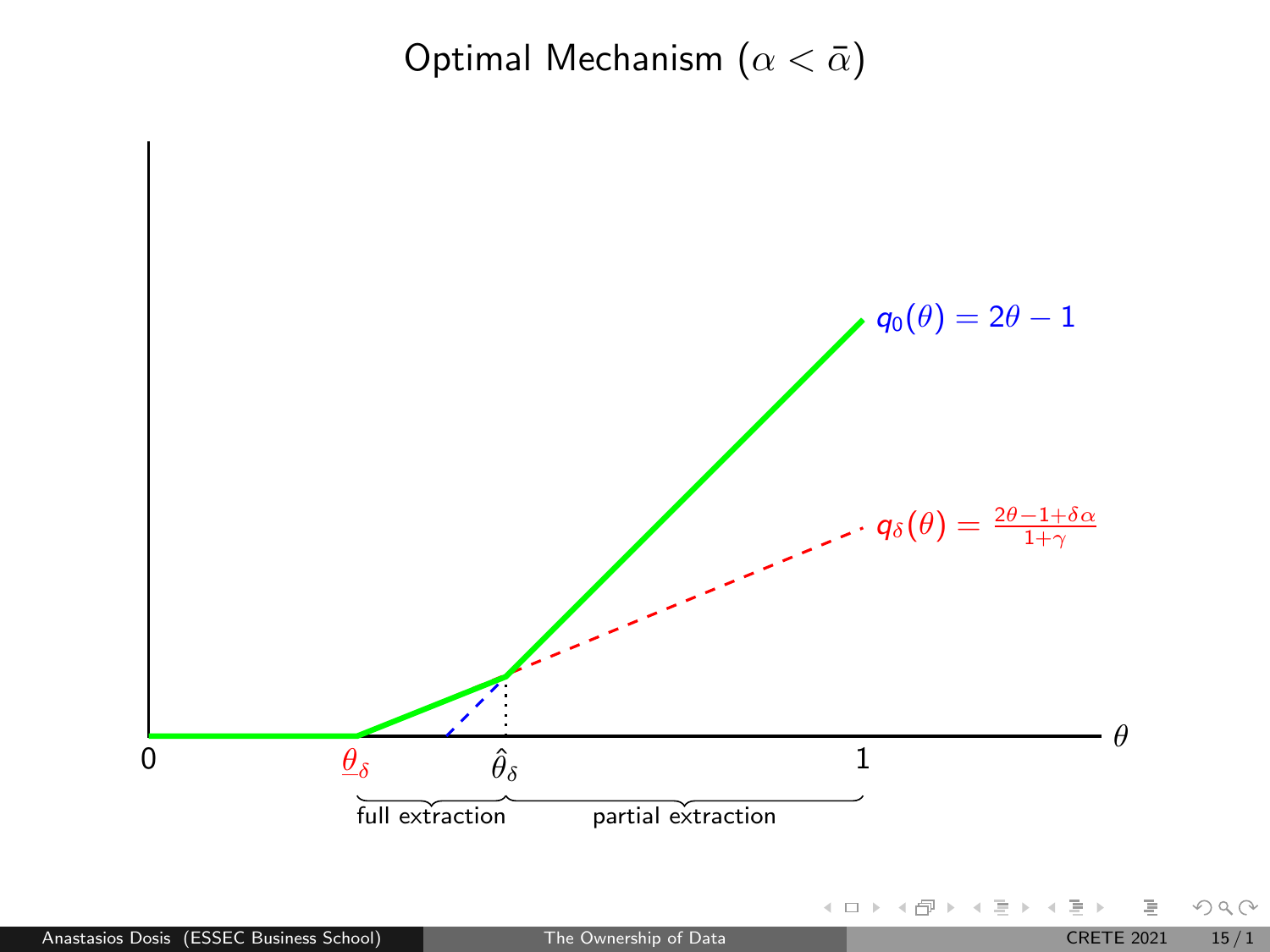### Remarks on Optimal Mechanism

- $\bullet$   $q_v(\cdot)$  increasing in  $\alpha$  for every  $\theta$  and  $v \in \{0, 1\}$
- $\bullet$   $\underline{\theta}_\mathsf{v}$  decreasing in  $\alpha$  for every  $\mathsf{v}\in\{0,1\}$   $(\mathsf{two}\text{-sided market})$
- $\bullet$   $\alpha$  sufficiently high  $\Rightarrow$  all consumers purchase  $\Rightarrow$  t(·) negative (firm subsidises)

 $OQ$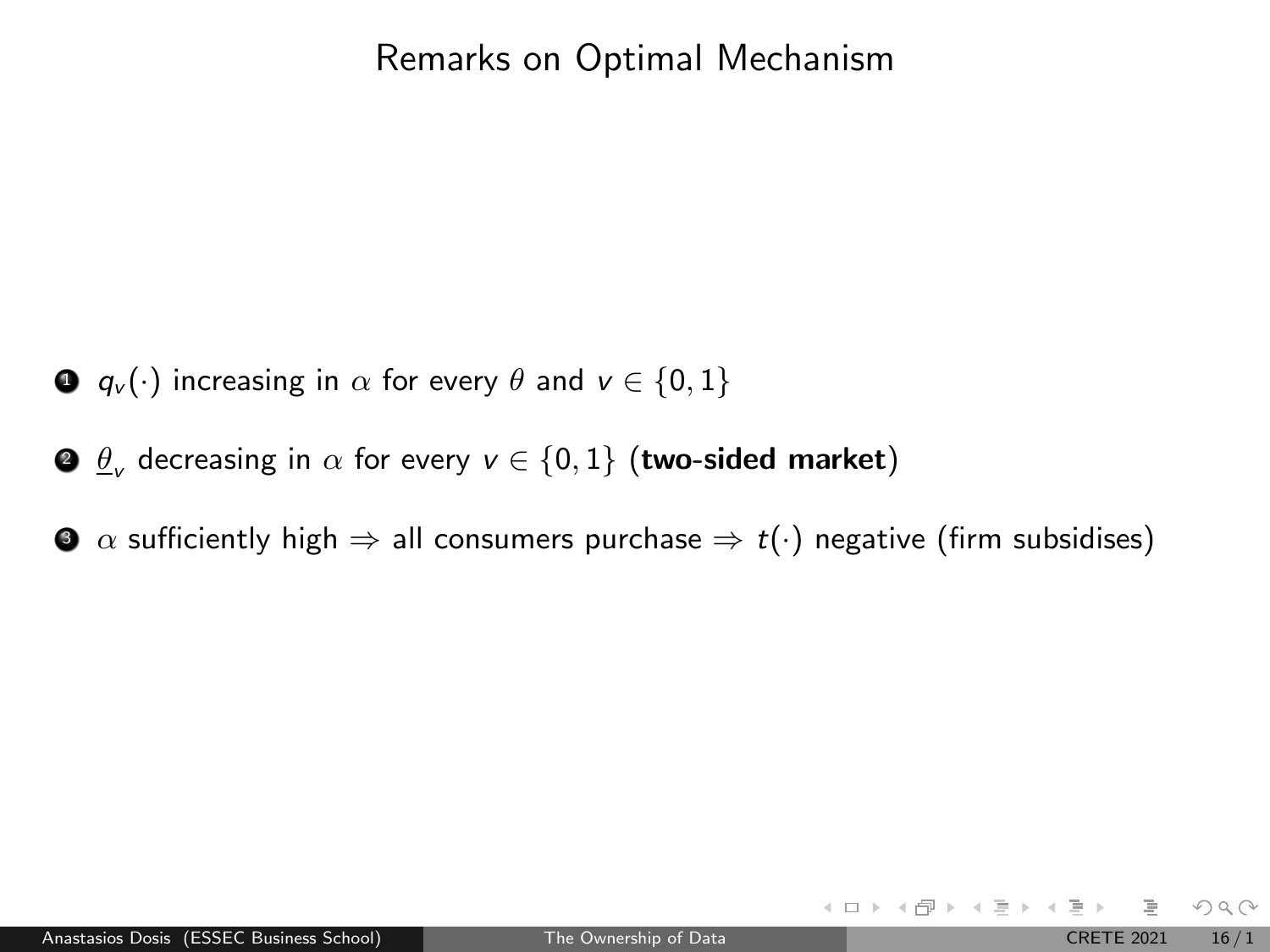### Non-Contractible Data Extraction and Property Rights

#### Data extraction and processing non-contractible

(but usage contractible)

### Property right (ownership): (residual) right to control data extraction

(as in Grossman and Hart, 1986)

 $OQ$ 

イロト イ部 トイヨ トイヨト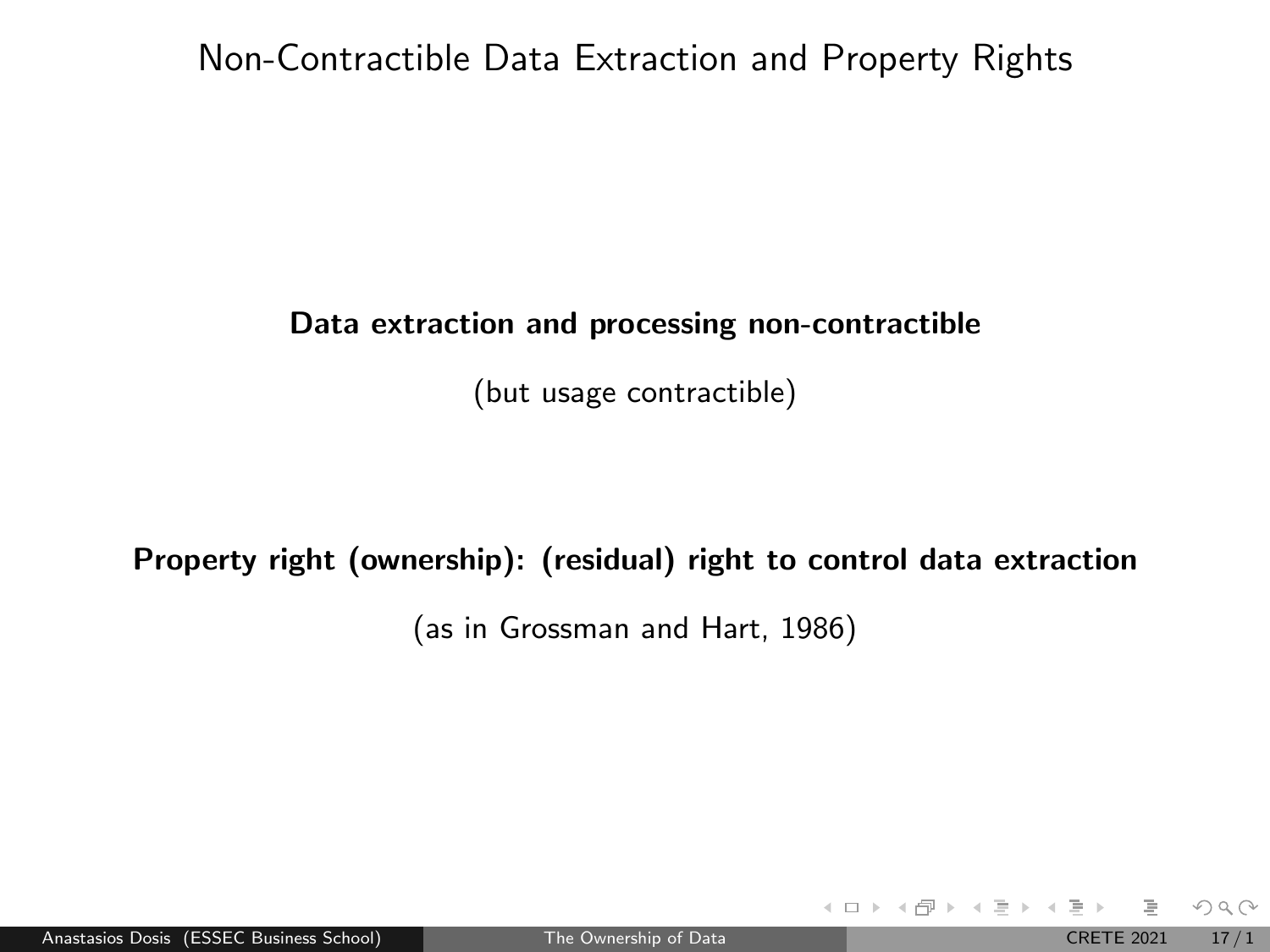## Ownership Regime



### Trade-off: over-extraction vs. under-processing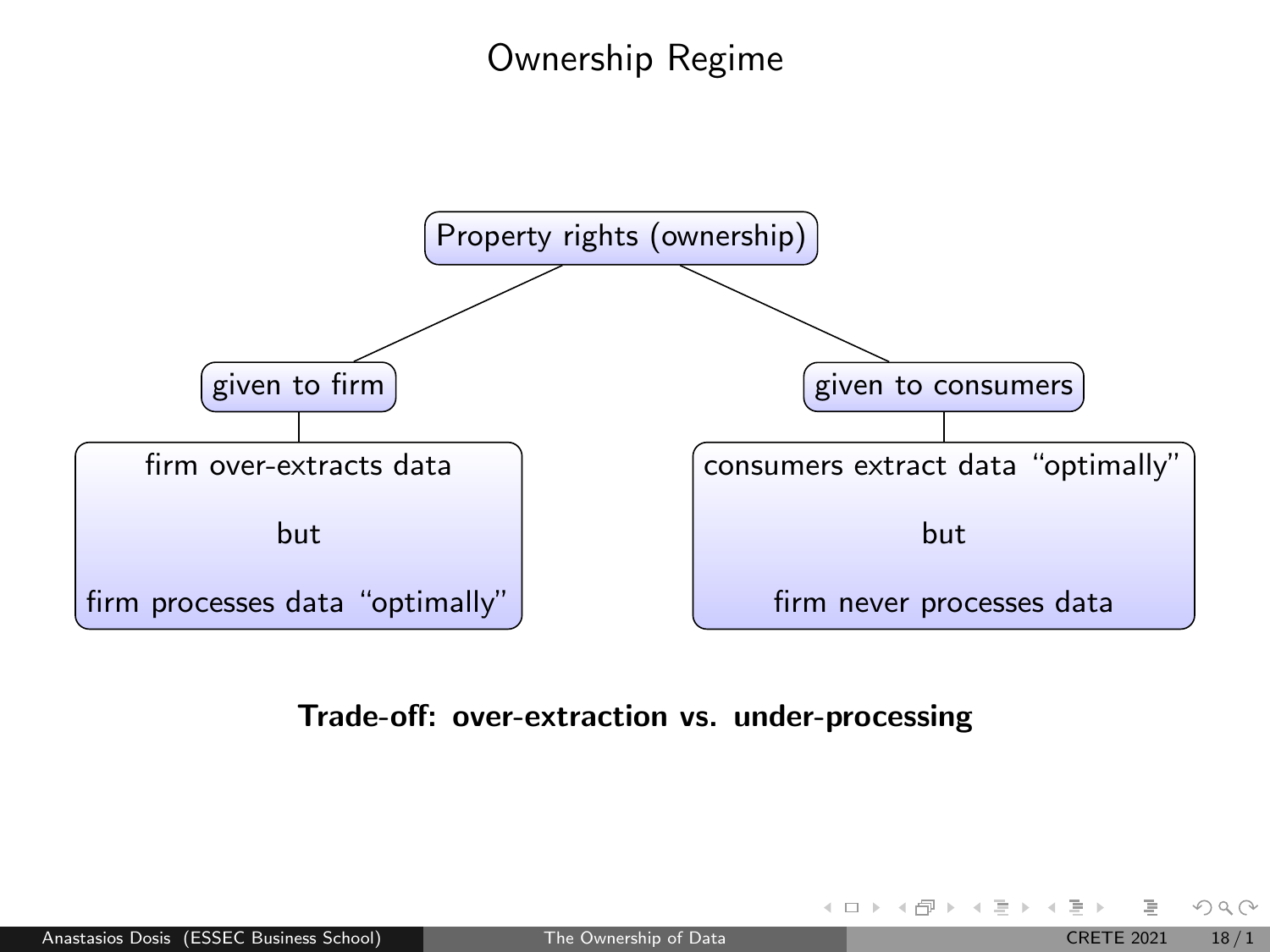## Firm's Right

- Status quo in most countries regardless of regulation (e.g., GDPR, CCPA)
- Remarks:
	- $\triangleright$  Firm extracts all data from all consumers who purchase (no commitment)
	- $\triangleright$  Consumers anticipate full extraction and refrain from consuming a lot
	- Firm processes data iff  $\alpha \geq \bar{\alpha}$

 $OQ$ 

イロト イ部 トイヨ トイヨト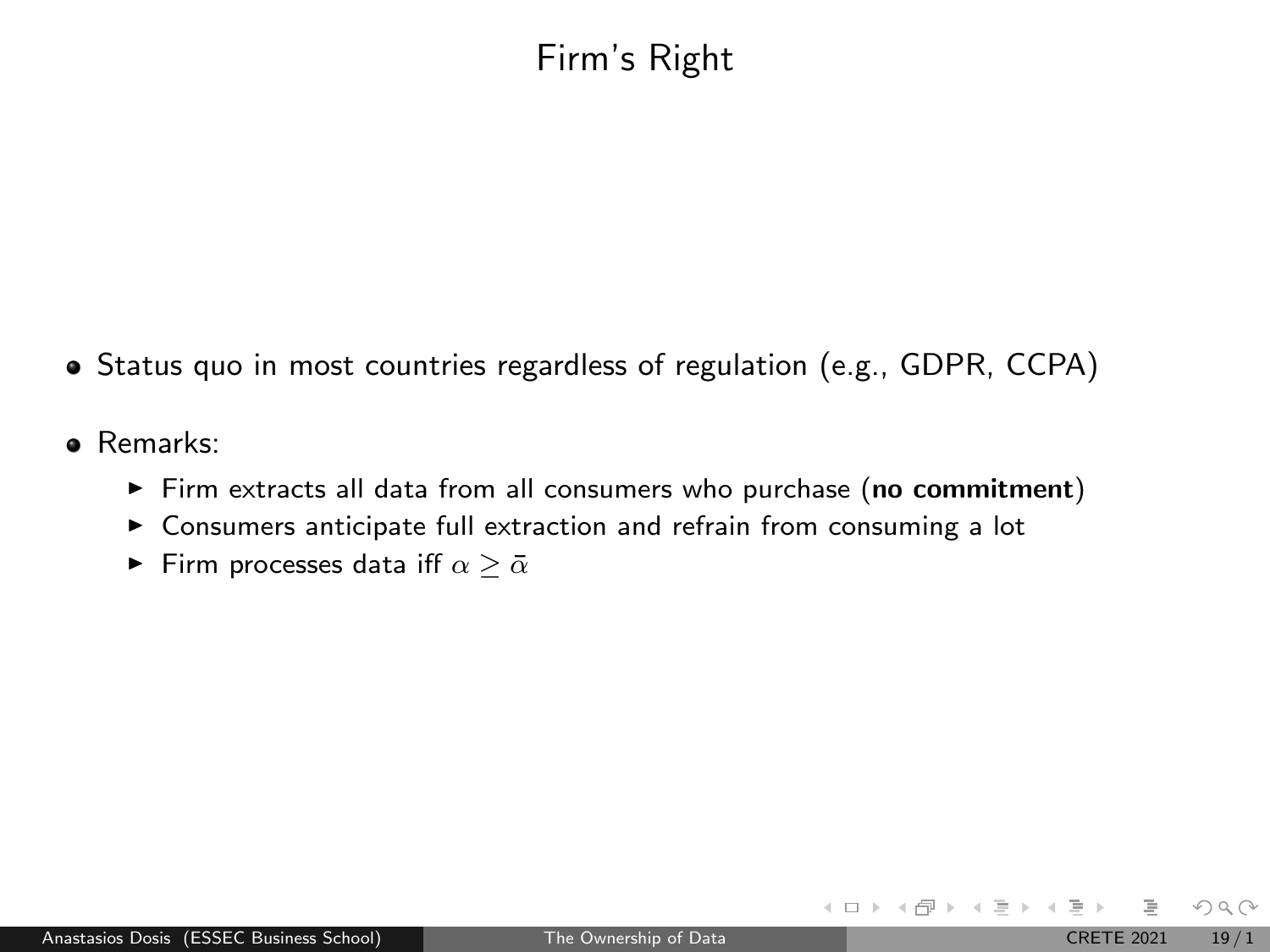Optimal Mechanism ( $\alpha \geq \bar{\alpha}$ )

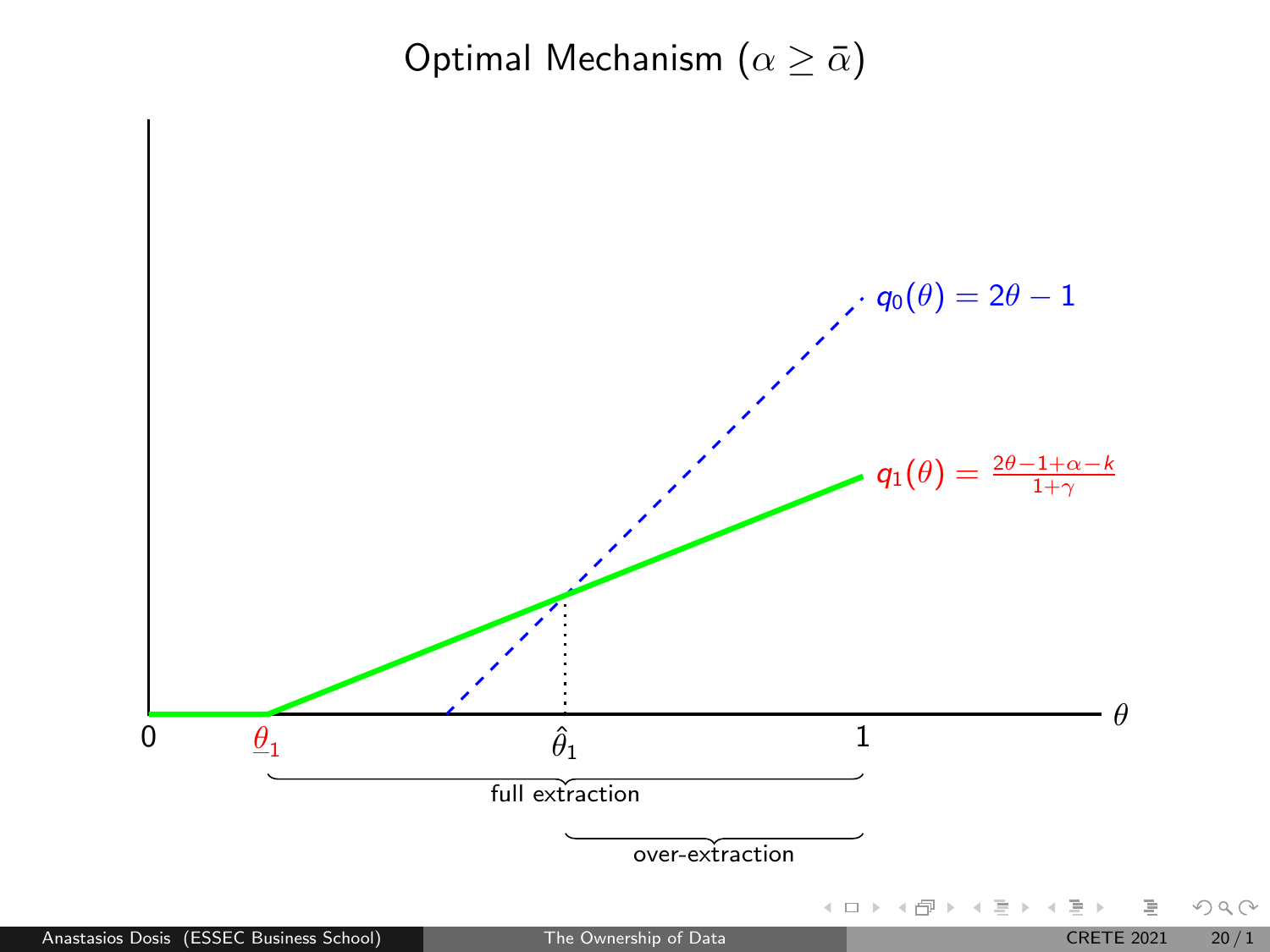Optimal Mechanism  $(\alpha < \bar{\alpha})$ 

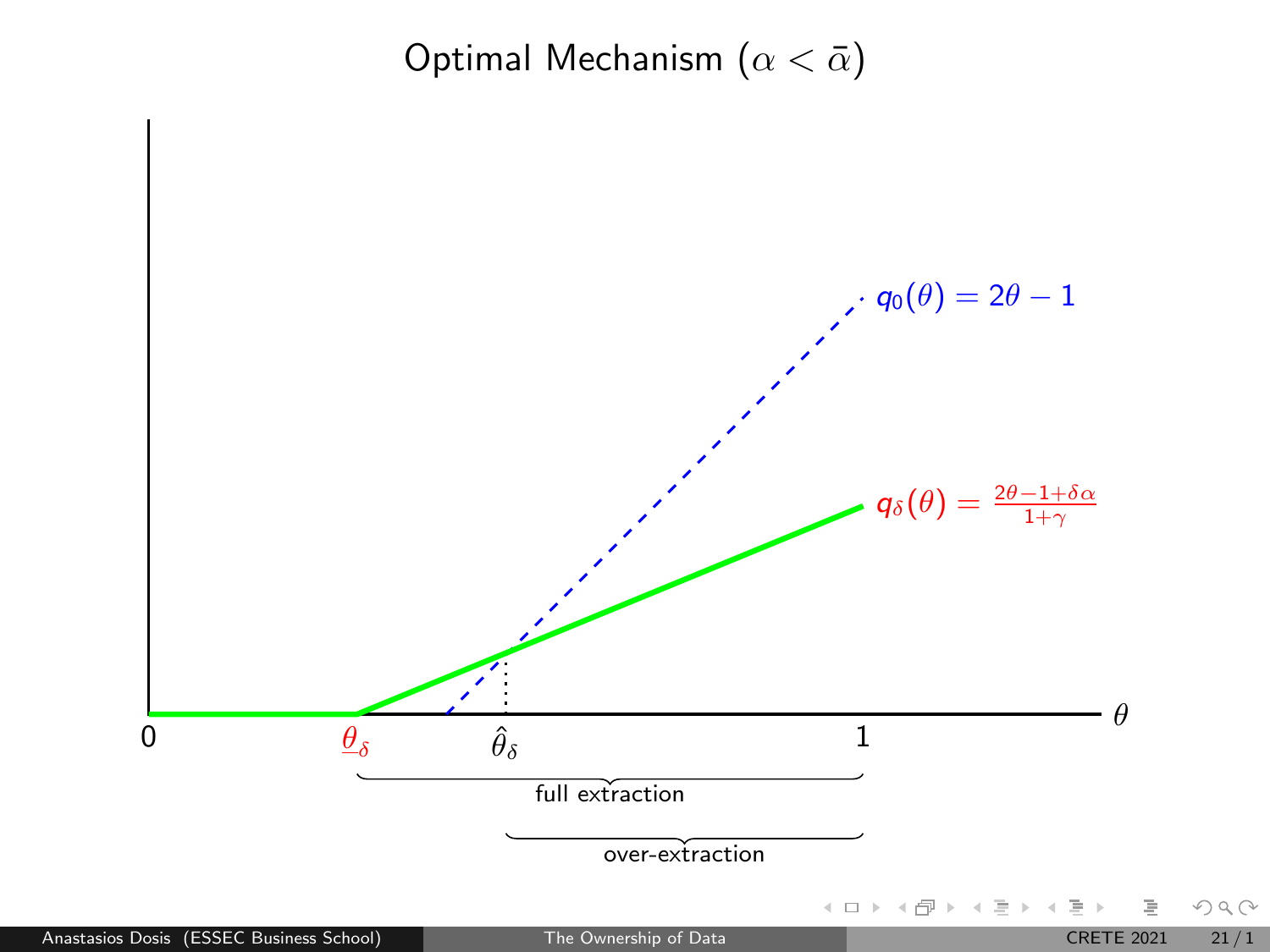### Payoffs and Inefficiencies

Firm's profit:

$$
\Pi^F = \int_{\underline{\theta}_V}^1 \left[ (2\theta - 1) q_V(\theta) - q_V^2(\theta)/2 + B_V(\alpha, q_V(\theta)) - C(q_V(\theta)) \right] d\theta
$$

**·** Consumer surplus:

$$
\mathsf{CS}^{\mathsf{F}}=\int_{\underline{\theta}_{\mathsf{v}}}^1q_{\mathsf{v}}(\theta)(1-\theta)d\theta
$$

#### Excessive data extraction for  $\alpha$  not sufficiently high

 $OQ$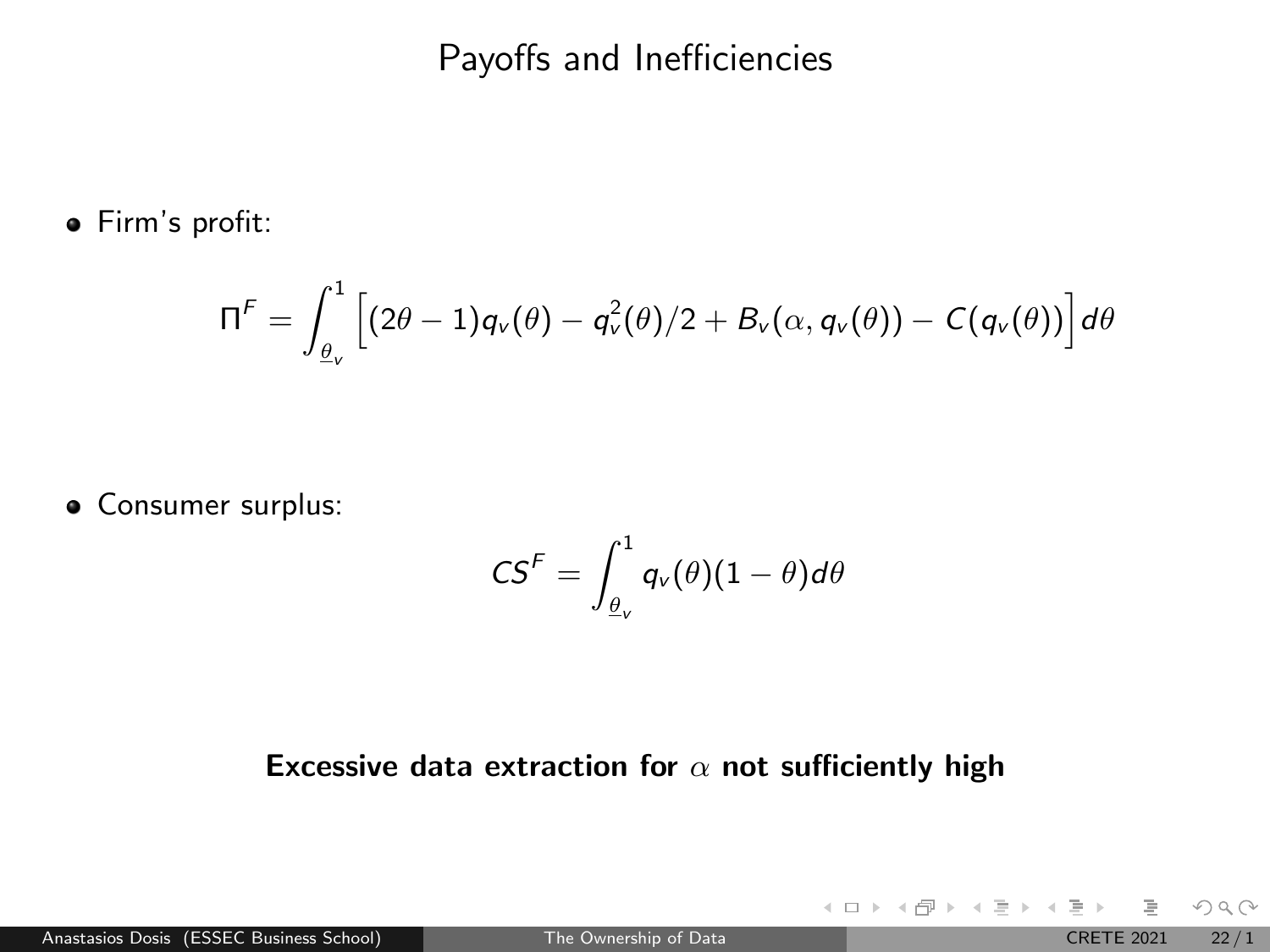## Consumer's Right

- Until recently unrealistic
- $\bullet$  Two recent developments:
	- **4** Regulations (e.g., GDPR): data portability allows consumers to transfer "raw" data from one firm to another
	- <sup>2</sup> Platforms: <www.people.io>, <datacoup.com>, <wibson.org> offer tools that help users obtain part of the monetary returns of their data
- **•** See for instance:

"As of Today, European Consumers Can Profit From Selling Their Own Personal

Data", Forbes, 11 October 2018

- Remarks:
	- $\blacktriangleright$  Consumers can fine-tune data extraction
	- $\blacktriangleright$  Firm never processes data

 $OQ$ 

 $\left\{ \begin{array}{ccc} 1 & 0 & 0 \\ 0 & 1 & 0 \end{array} \right\}$  ,  $\left\{ \begin{array}{ccc} 0 & 0 & 0 \\ 0 & 0 & 0 \end{array} \right\}$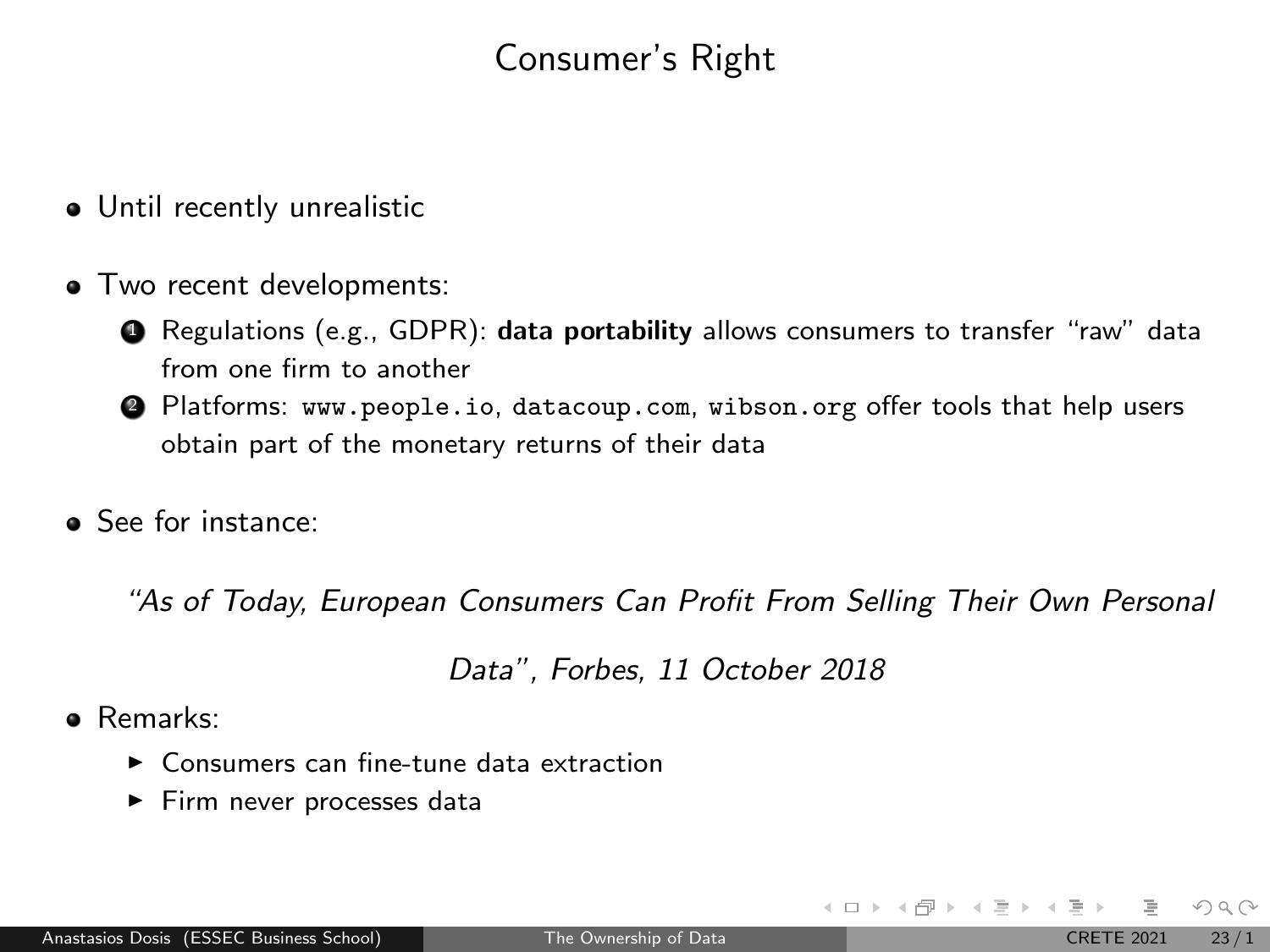Optimal Mechanism (any  $\alpha$ )

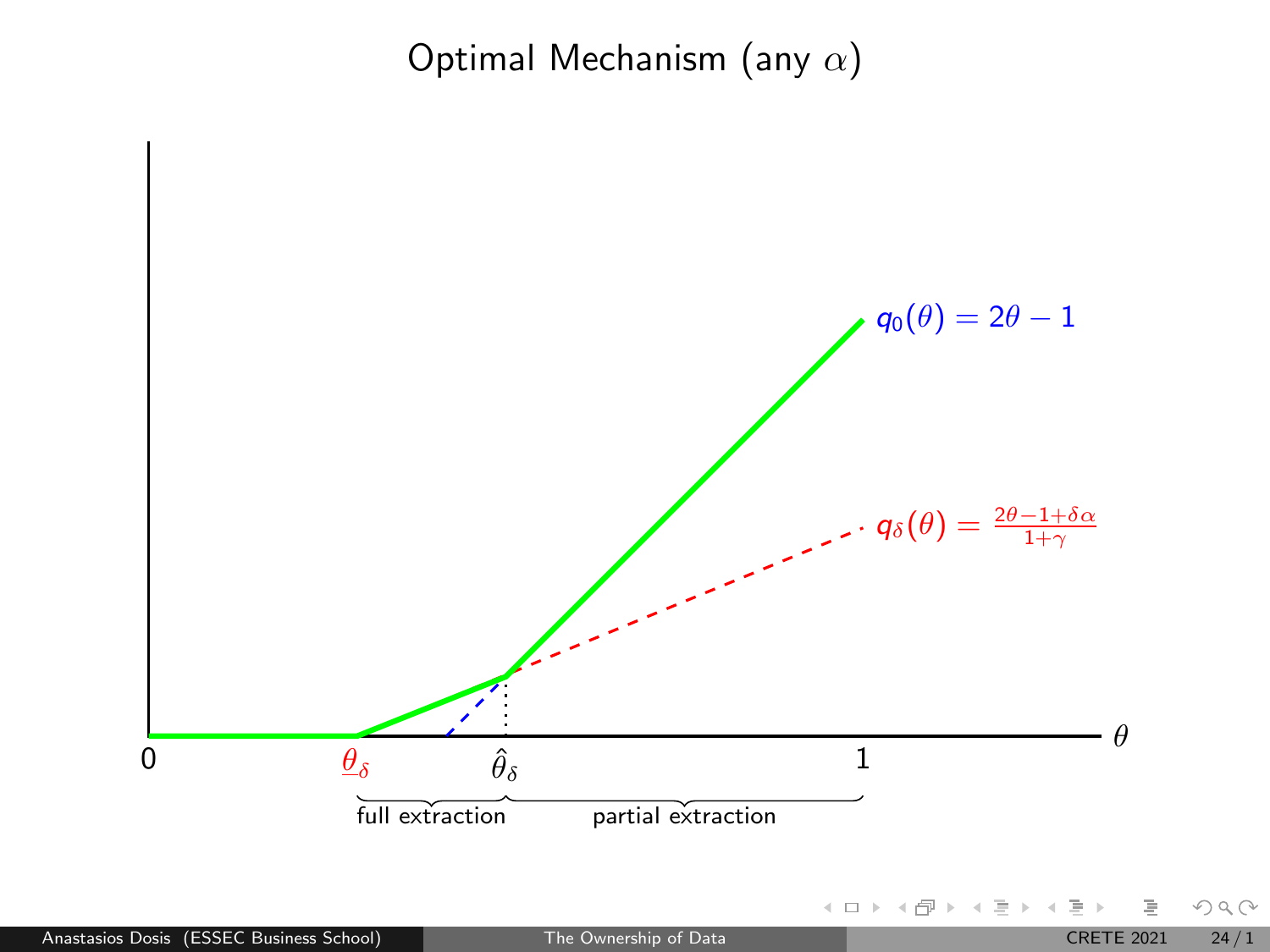## Payoffs and Inefficiencies

Firm's profit:

$$
\Pi^C = \int_{\theta_\delta}^{\hat{\theta}_\delta} \left[ (2\theta - 1) q_\delta(\theta) - q_\delta^2(\theta)/2 + B_\delta(\alpha, q_\delta(\theta)) - C(q_\delta(\theta)) \right] d\theta
$$
  
+ 
$$
\int_{\hat{\theta}_\delta}^1 \left[ (2\theta - 1) q_0(\theta) - q_0^2(\theta)/2 + \phi_\delta(\bar{e}_\delta) \right] d\theta
$$

**•** Consumer surplus:

$$
\mathsf{CS}^{\mathsf{C}}=\int_{\underline{\theta}_{\delta}}^{\hat{\theta}_{\delta}} q_{\delta}(\theta)(1-\theta) d\theta+\int_{\hat{\theta}_{\delta}}^1 q_0(\theta)(1-\theta) d\theta
$$

### Low types' usage is inefficient iff  $\alpha > \bar{\alpha}$

 $OQ$ 

 $4\equiv 1.4\pm0.0003\pm0.00004\pm0.00004$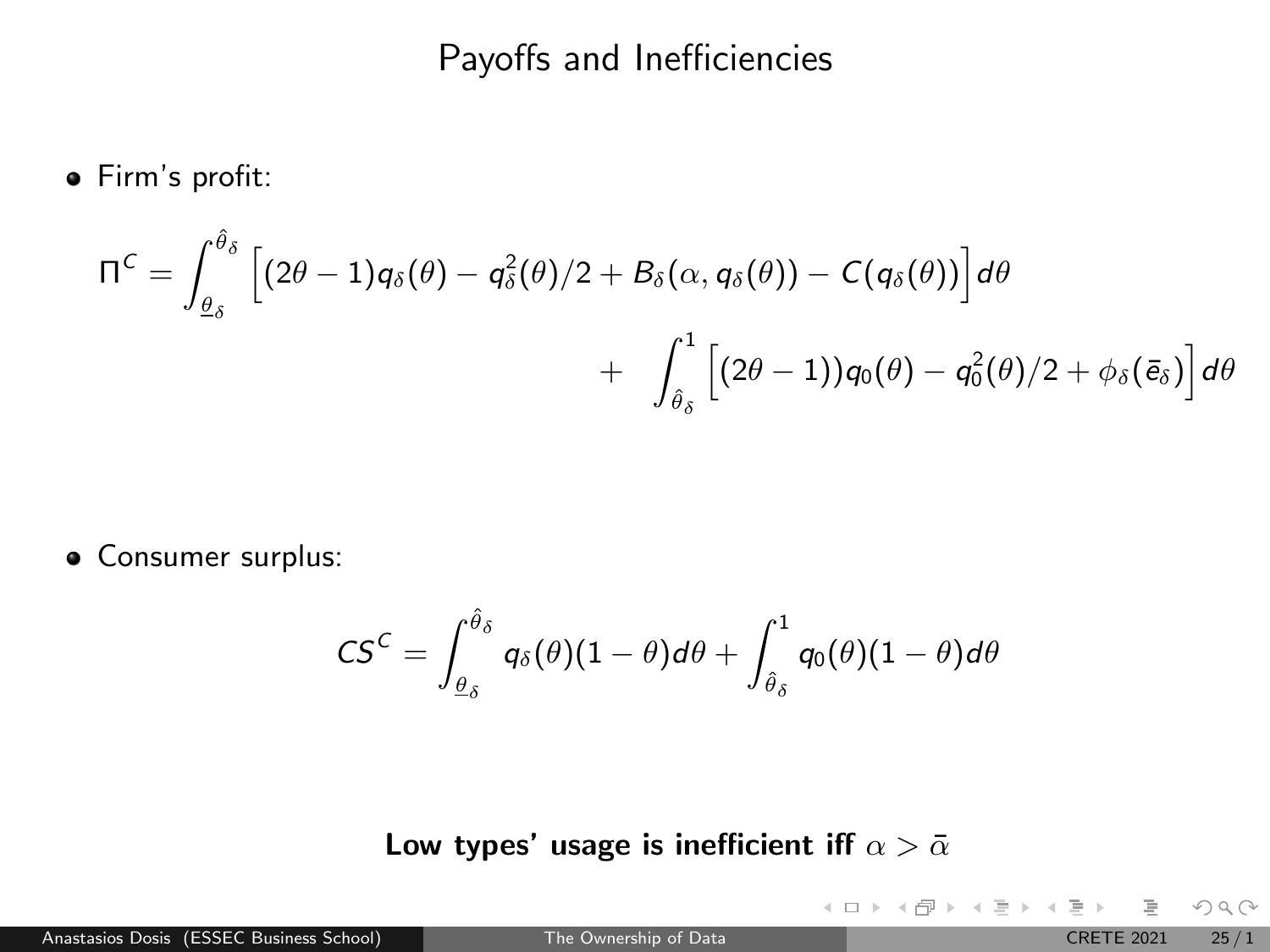Main Result (Profit Comparison)



Anastasios Dosis (ESSEC Business School) [The Ownership of Data](#page-0-0) CRETE 2021 26/1

 $OQ$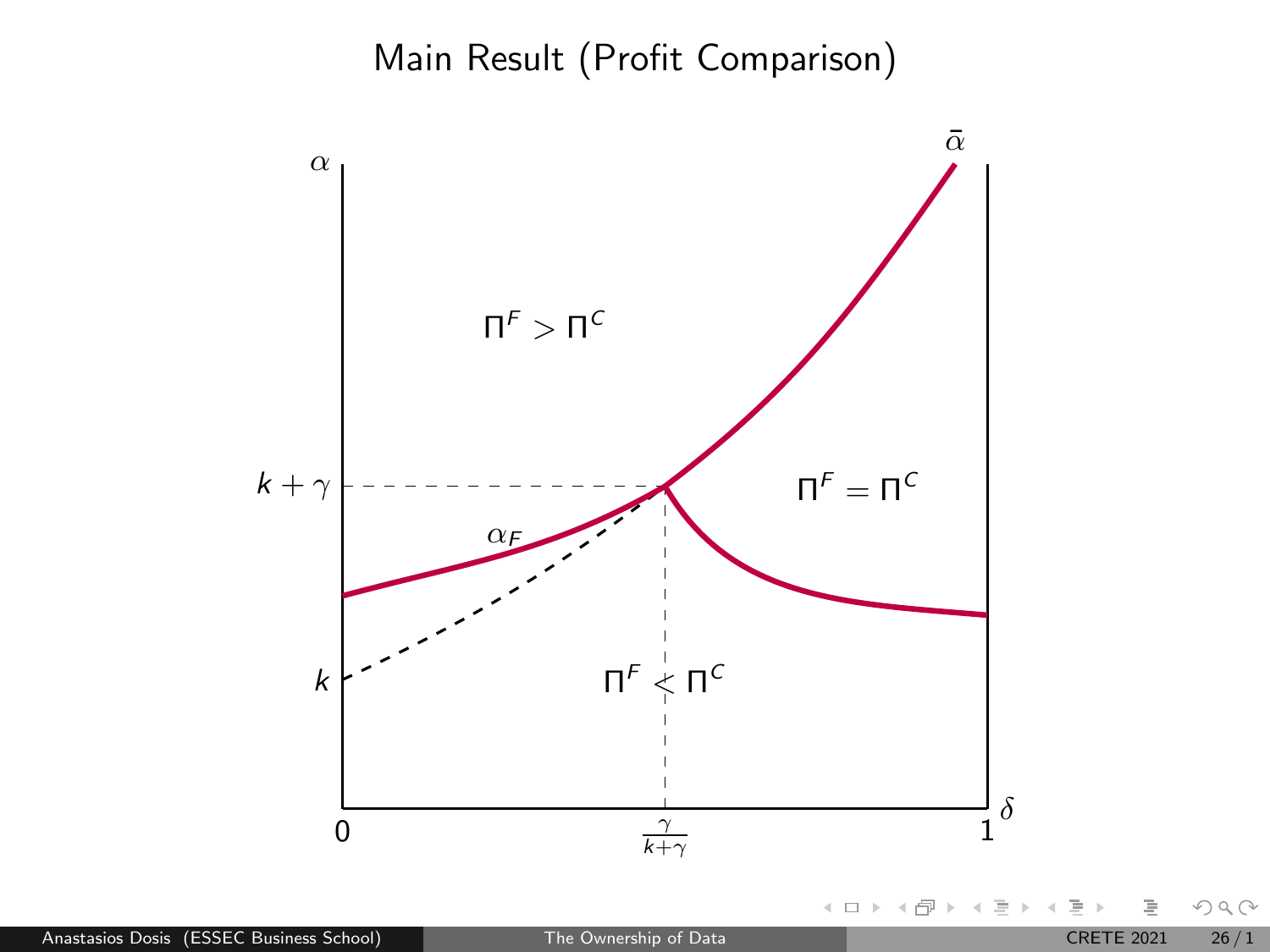Main Result (CS Comparison)



 $OQ$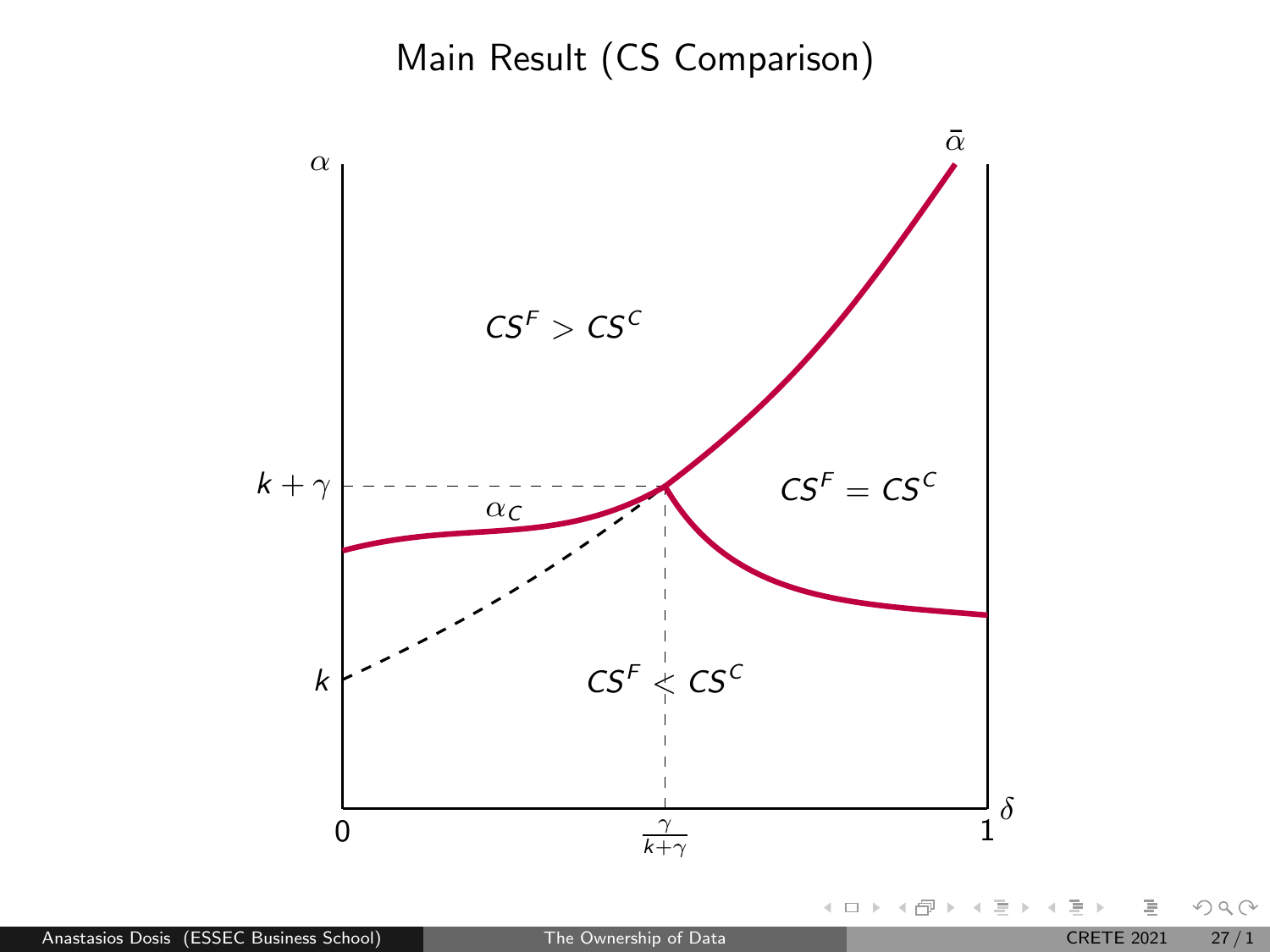## Paying for Privacy

• Suppose firm owns rights and offers two goods:

**4** a good that leaves the firm with all rights to any data

- **2** a good that guarantees that no data is extracted
- Consumers can pay for privacy
- Example: basic version vs premium version
	- $\blacktriangleright$  YouTube
	- $\triangleright$  Game apps
	- $\blacktriangleright$  etc
- Formally, firm offers DRM  $(t(\cdot), q(\cdot), e(\cdot))$  but

$$
e(\theta) = 0
$$
 no data extraction (i.e., privacy)

 $\bullet$  e( $\theta$ ) = q( $\theta$ ) full data extraction (i.e., no privacy)

 $OQ$ 

 $4$  ロ }  $4$   $\overline{m}$  }  $4$   $\overline{\Xi}$  }  $4$   $\overline{\Xi}$  }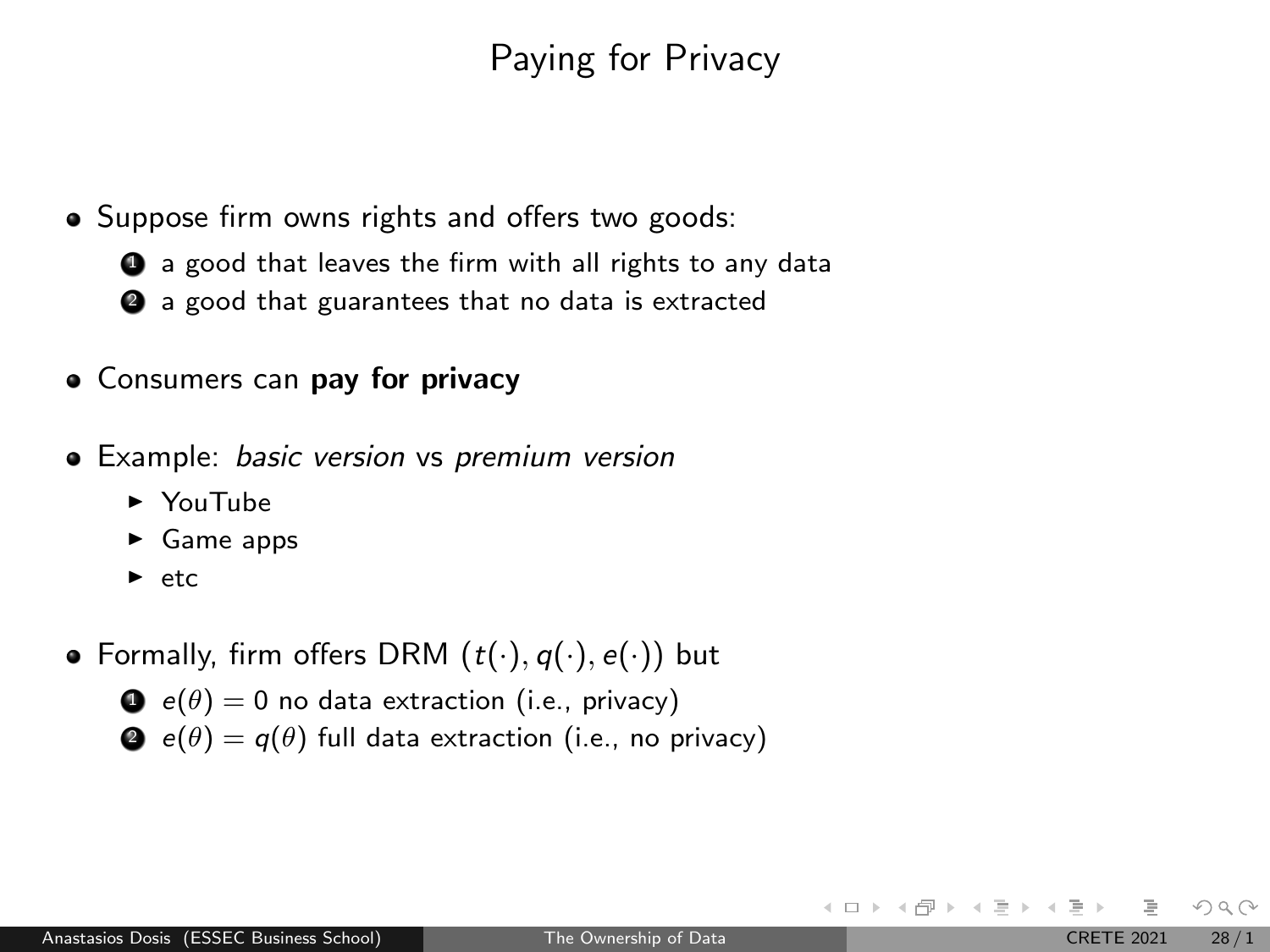### Firm's Problem with PFP

$$
\max_{(q(\cdot), e(\cdot))}\int_0^{\bar{\theta}} \left\{\theta q(\theta) - q^2(\theta)/2 + B_{\nu}(\alpha, e(\theta)) - C(e(\theta)) - \underbrace{\int_0^{\theta} q(\tau) d\tau}_{\text{information rent}}\right\} d\theta
$$

#### s.t.

 $q(\cdot)$  non-decreasing  $q(\theta) \geq 0 \,\forall \,\theta$  $e(\theta) \in \{0, q(\theta)\} \ \forall \ \theta$ 

Anastasios Dosis (ESSEC Business School) [The Ownership of Data](#page-0-0) CRETE 2021 29/1

È

 $OQ$ 

イロト イ部 トイヨ トイヨト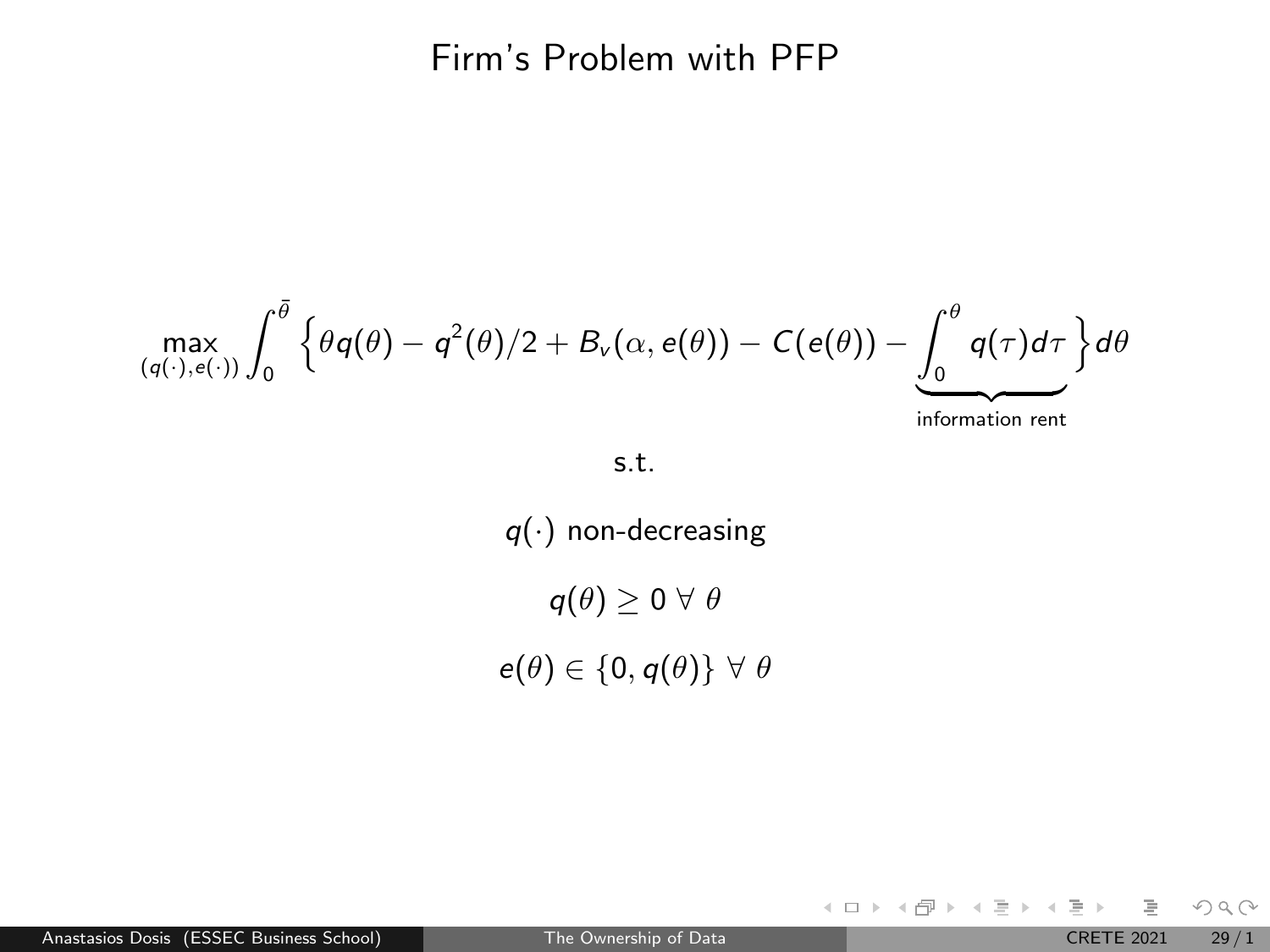Optimal PFP Mechanism  $(\alpha \geq \bar{\alpha})$ 

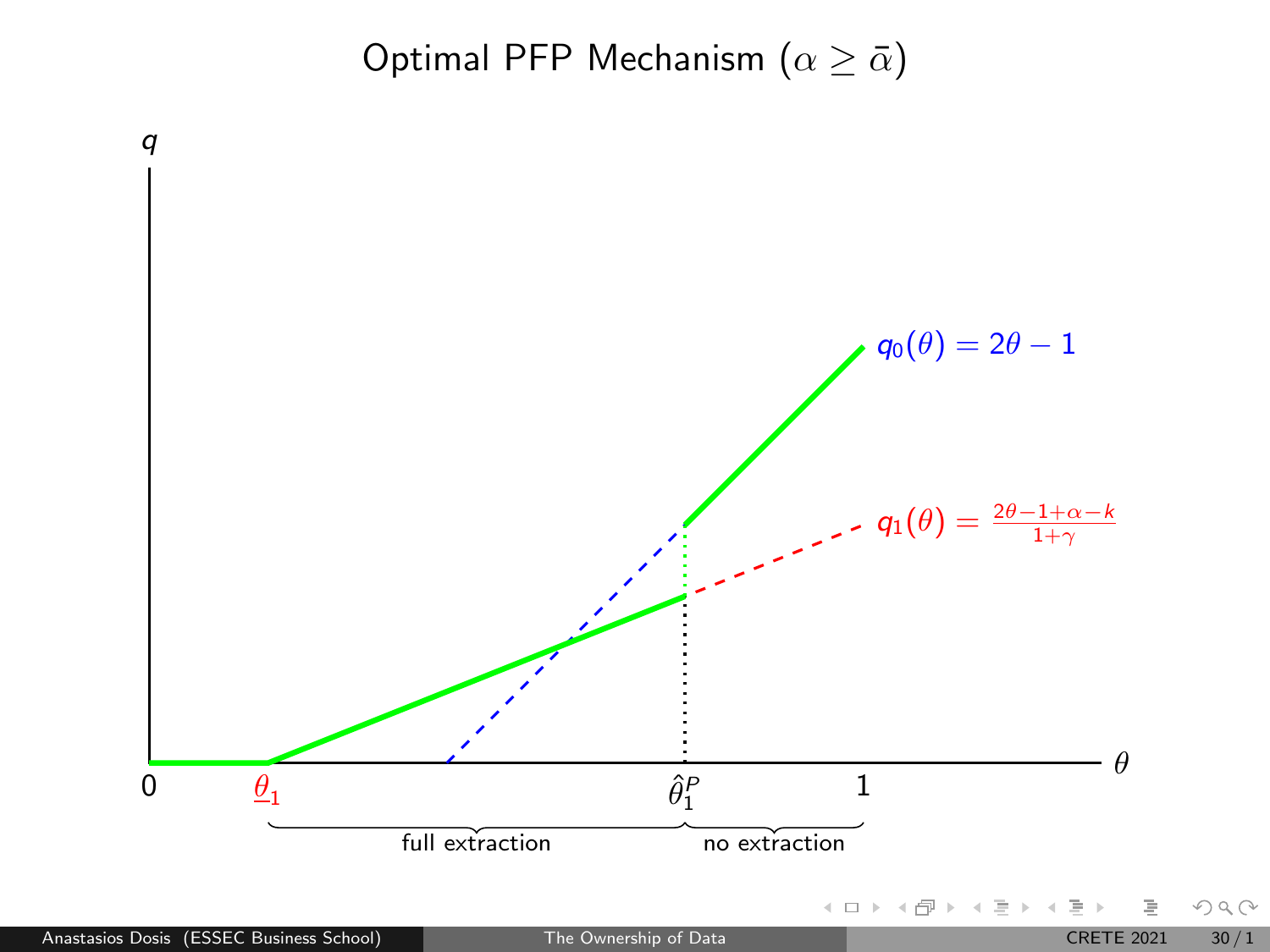Optimal PFP Mechanism  $(\alpha < \bar{\alpha})$ 



 $OQ$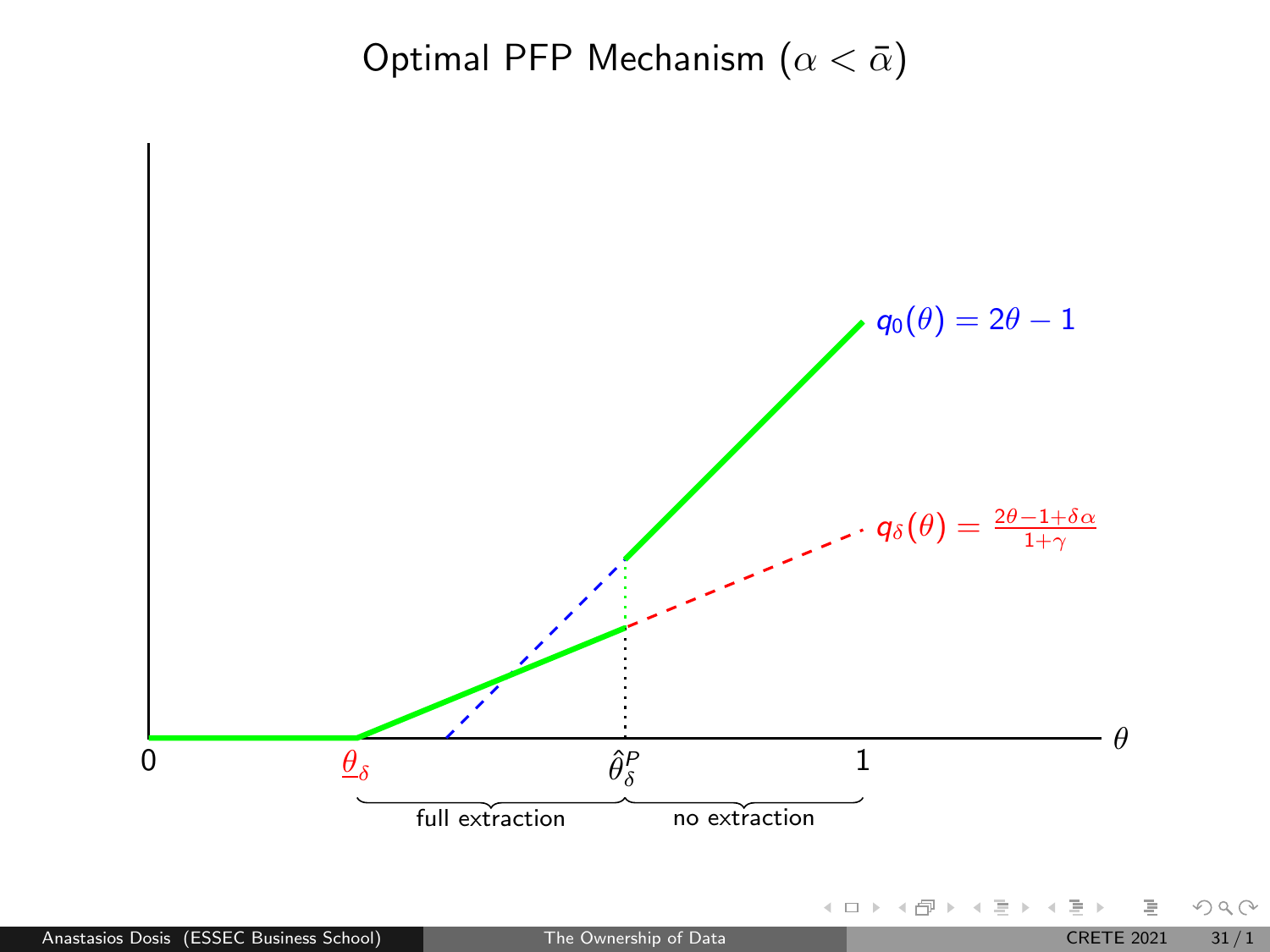## Profit Comparison with PFP



Anastasios Dosis (ESSEC Business School) [The Ownership of Data](#page-0-0) CRETE 2021 32/1

 $\begin{picture}(160,170) \put(0,0){\line(1,0){10}} \put(10,0){\line(1,0){10}} \put(10,0){\line(1,0){10}} \put(10,0){\line(1,0){10}} \put(10,0){\line(1,0){10}} \put(10,0){\line(1,0){10}} \put(10,0){\line(1,0){10}} \put(10,0){\line(1,0){10}} \put(10,0){\line(1,0){10}} \put(10,0){\line(1,0){10}} \put(10,0){\line(1,0){10}} \put(10,0){\line$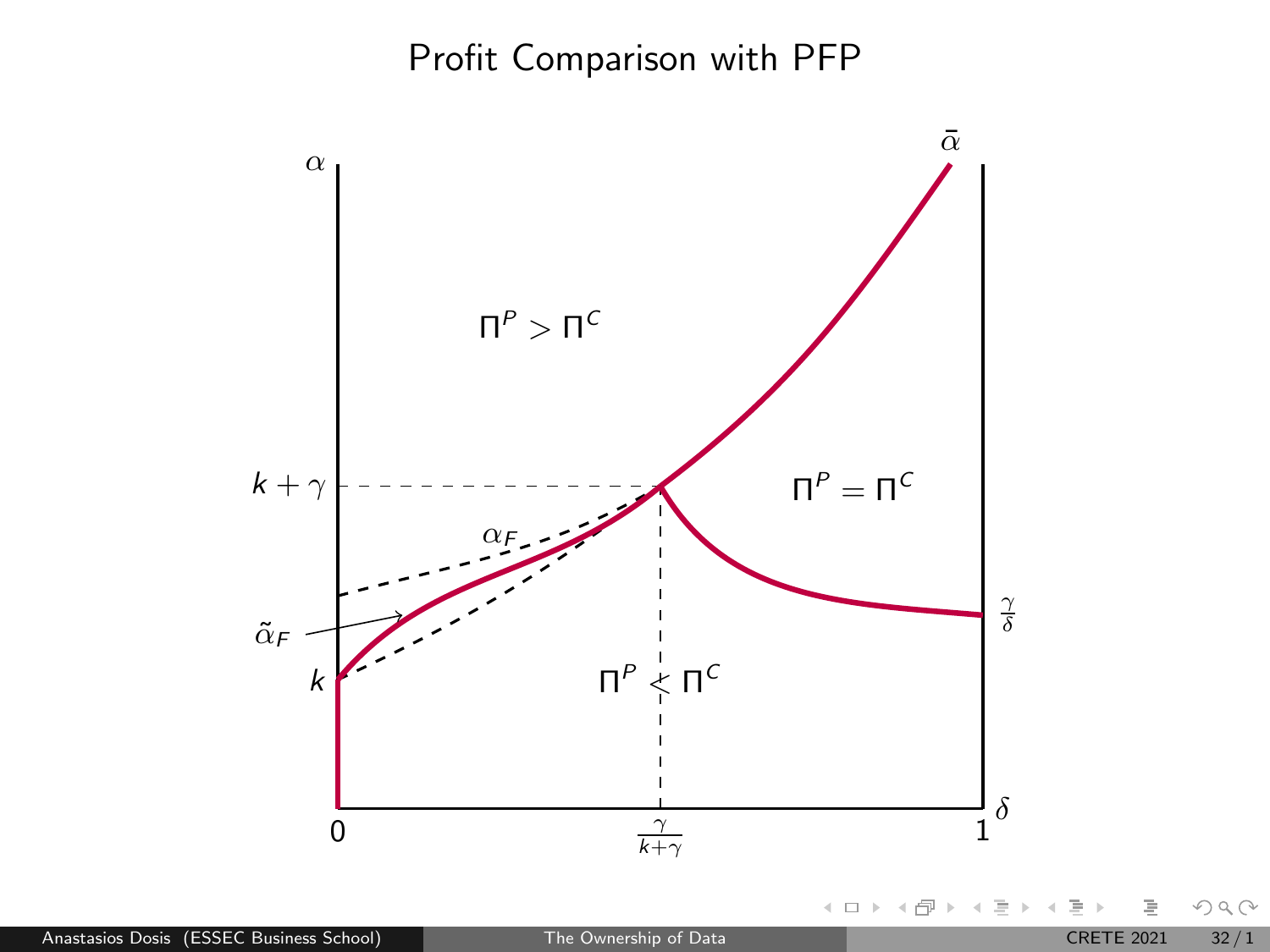# CS Comparison with PFP



 $OQ$